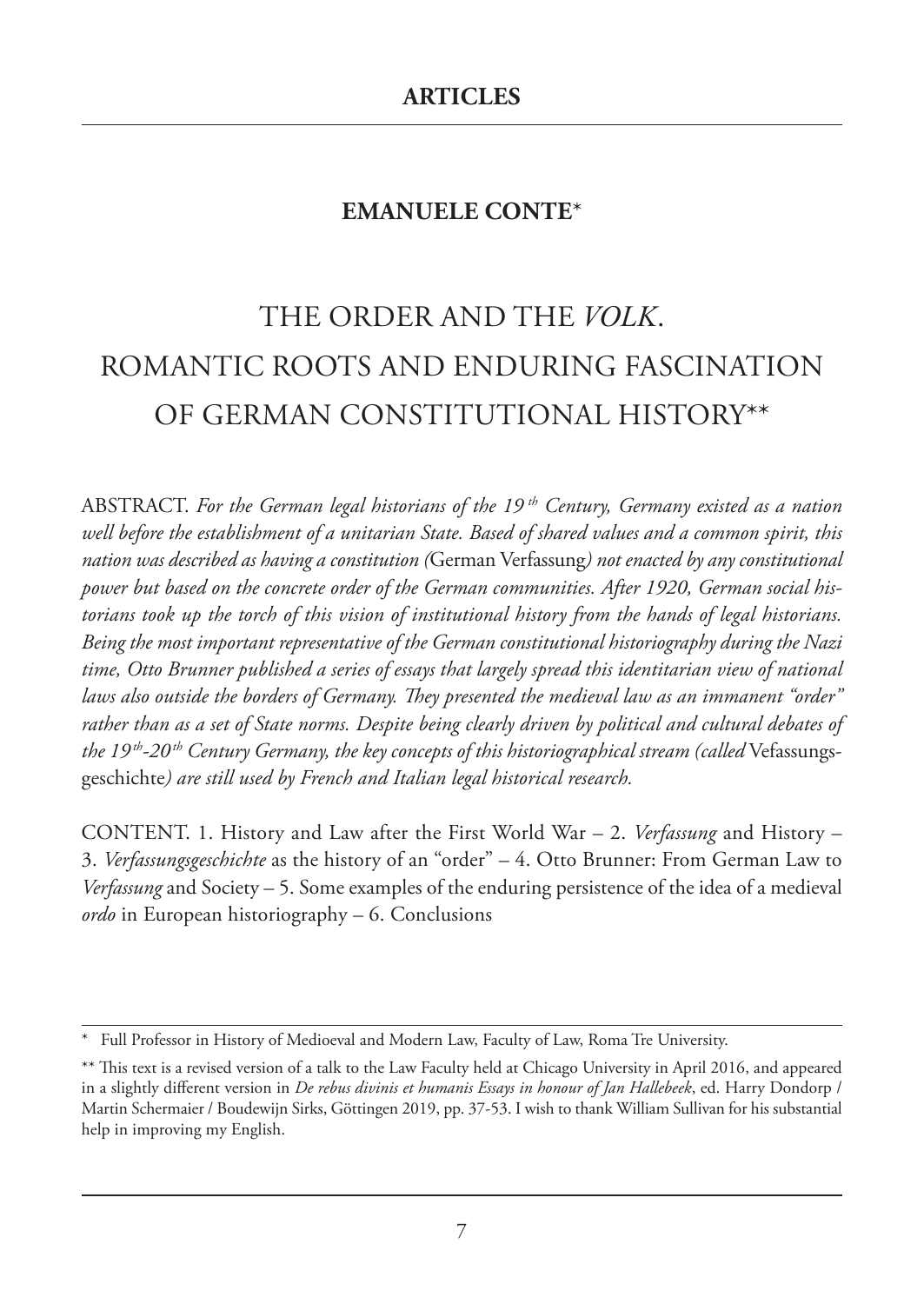## *1. History and Law after the First World War*

When he gave the last academic talk of his life in Berlin on 4 May 1919,<sup>1</sup> Otto von Gierke was, at age seventy-eight, an old and highly respected professor of law in Germany. He had published thousands and thousands of pages: four big volumes of his celebrated *Das deutsche Genossenschaftsrecht*, three books on *Deutsches Privatrecht* (1895, 1905, 1917), one book on the corporation in German jurisprudence, a six-hundred-page volume of critical essays from 1888 on the draft of the German Civil Code project, and a number of individual essays.<sup>2</sup>

Nineteen nineteen was a hard year for Germany. It was also a sad one for Gierke himself, who had been a witness to the unification of his country at the beginning of his academic career on the eve of the Franco-Prussian War and who remained an enthusiastic German nationalist. The opening words of his talk offer a vivid portrayal of his mood at the end of the First World War:

"We the survivors, who stand in deep shock over the grave of our hopes, do not want to allow the tragedy of a crushing fate rob us of our faith in the irreplaceable value of what our fathers created."3

These words express a disappointment that is about much more than a military defeat. Gierke had insisted for more than fifty years on the peculiarity of the German institutions, in public as well as in private law. Now, after the defeat and the burdensome conditions of the Treaty of Versailles, he encourages Germans to look ahead to the future. At the same time, Gierke argues, he who thinks *historically* must also look backwards. German *identity*, the only hope for a safe and fruitful new beginning, is to be

<sup>1</sup> O. VON GIERKE, *Der germanische Staatsgedanke*. Vortrag gehalten am 4. Mai 1919, Berlin 1919, now reprinted in: O. VON GIERKE, *Aufsätze und kleinere Monographien*, W. PÖGGELER (ed.), Hildesheim/Zurich/New-York 2001, p. 1066 *et seq*. I give the original pagination.

<sup>2</sup> For general biographic information, see the entry *Otto von Gierke* in: G. KLEINHEYER/J. SCHRÖDER (eds.), *Deutsche und Europäische Juristen aus neun Jahrhunderten. Eine biographische Einführung in die Geschichte der Rechtswissenschaft*, 5th ed., Heidelberg 2008, pp. 152-158.

<sup>3</sup> "*Wir Überlebenden, die wir tief erschüttert am Grabe unserer Hoffnungen stehen, wollen uns durch die Tragik des zermalmenden Schicksals den Glauben an den unersetzlichen Wert der Schöpfung unserer Väter nicht rauben lassen.*" O. VON GIERKE (note 1) 4.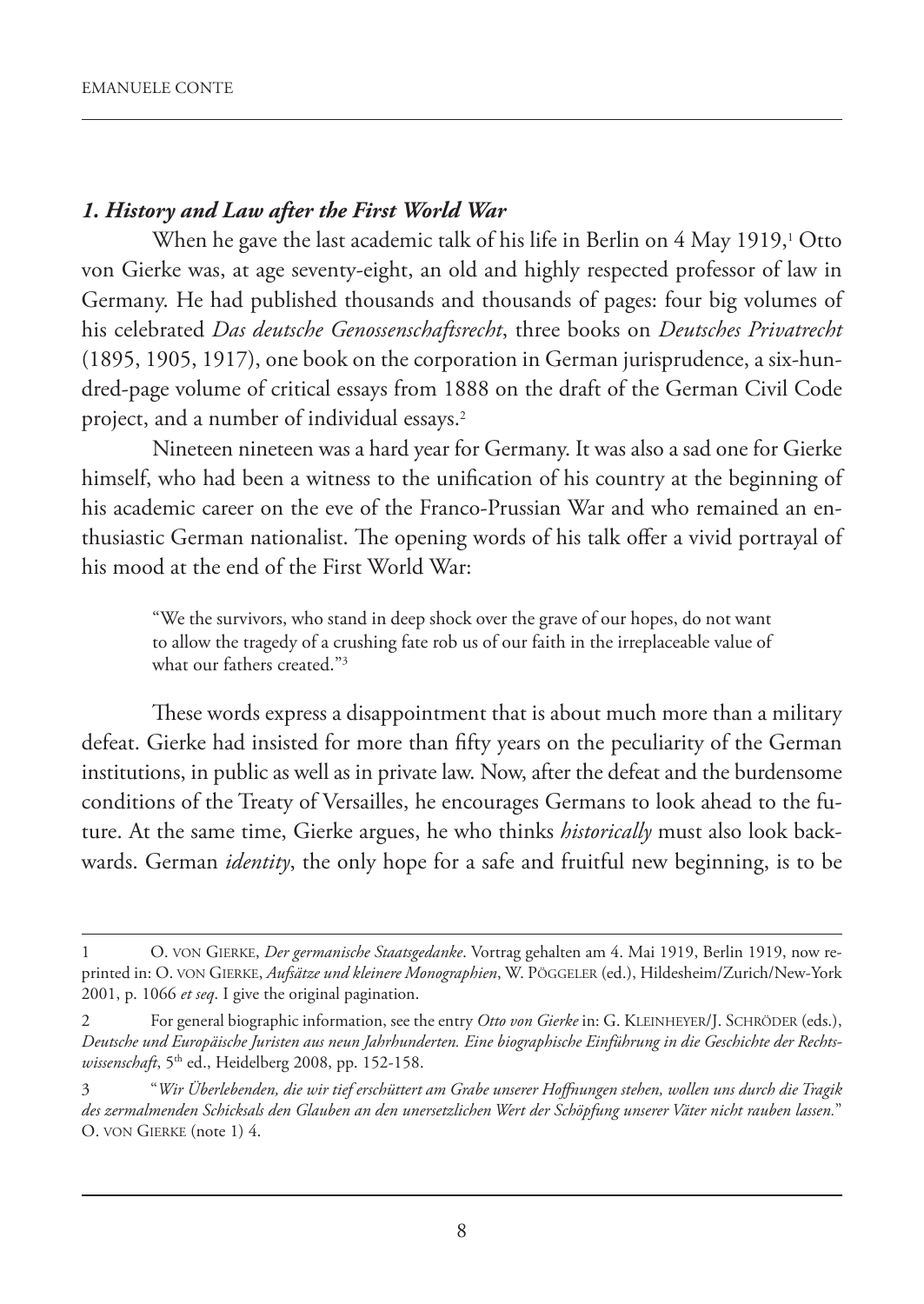found in the historical background of the German nation:

"We are a people, with thousands of years of history, who have fulfilled our calling in world culture in part by enriching political and legal life with our own ideas. Before we let foreign cultural attitudes become our masters, we should ask ourselves whether the German idea of the state can still offer us something of higher value for the future. Germanness (*Germanentum*) is what created, after the downfall of the ancient world, the medieval and modern world in which we now live. We Germans are the core Germanic people, the *Urvolk*."4

In this lecture, given right at the outset of the controversial Weimar Republic period, just after the First World War, Gierke points the way forward for his country by turning to the past. As a great legal historian, Gierke relies on the Romantic-era notion of the guiding role of history in shaping national identity and character.<sup>5</sup>

In fact, Gierke had already used the same Romantic notion in a different context some forty-six years earlier, in a lecture given at Breslau in 1873. That earlier lecture starts with the image of Kaiser Wilhelm I being crowned in January 1871 at Versailles, on the throne of the Bourbons. For many Germans, this historic event at the gates of Paris signaled a national revival, the triumph of a wise return to medieval values over the dangerous innovations imposed on European civilization by the French culture. For some, Gierke observed, the new German Empire represented a *return* to the *ancien régime*. For others, the Second Reich was an absolute novelty, a new experiment in politics, public law, and diplomacy. Yet in Gierke's vision, Germany was neither reactionary nor

The new Germany should found its new State on the solid base of its history, says O. VON GIERKE (note 1) 5: "*Heute müssen wir alle vorwärts blicken … Aber wer geschichtlich denkt, wird nunmehr … den Blick auch rückwärts … wenden. Sollen wir denn wirklich bei dem Neubau unseres Staates wieder, wie schon oft, uns von fremden Gedanken überfluten lassen? … Wir sind doch ein Volk mit mehrtausendjähriger Geschichte, das in Erfüllung seines weltumspannenden Kulturberufs auch das Staats- und Rechtsleben mit eigenen Gedanken befruchtet hat. Bevor wir fremde Volksgeister zu unseren Herren machen, sollten wir uns doch besinnen, ob nicht der germanische Staatsgedanke uns auch für die Zukunft höhere Werte zu bieten vermag. – Das Germanentum ist es nun einmal gewesen, das nach dem Untergange der antiken Welt die mittelalterliche und moderne Welt, in der wir bis heute leben, geschaffen hat. Wir Deutschen aber sind das germanische Kernvolk, das Urvolk*."

<sup>5</sup> The particular importance of history for German national self consciousness is stressed by E.-W. BÖCKEN-FÖRDE, *Die Einheit von nationaler und konstitutioneller politischer Bewegung im deutschen Frühliberalismus*, in: E. W. BÖCKENFÖRDE (ed.), *Moderne deutsche Verfassungsgeschichte* (1815-1918), Köln 1972, pp. 27-39.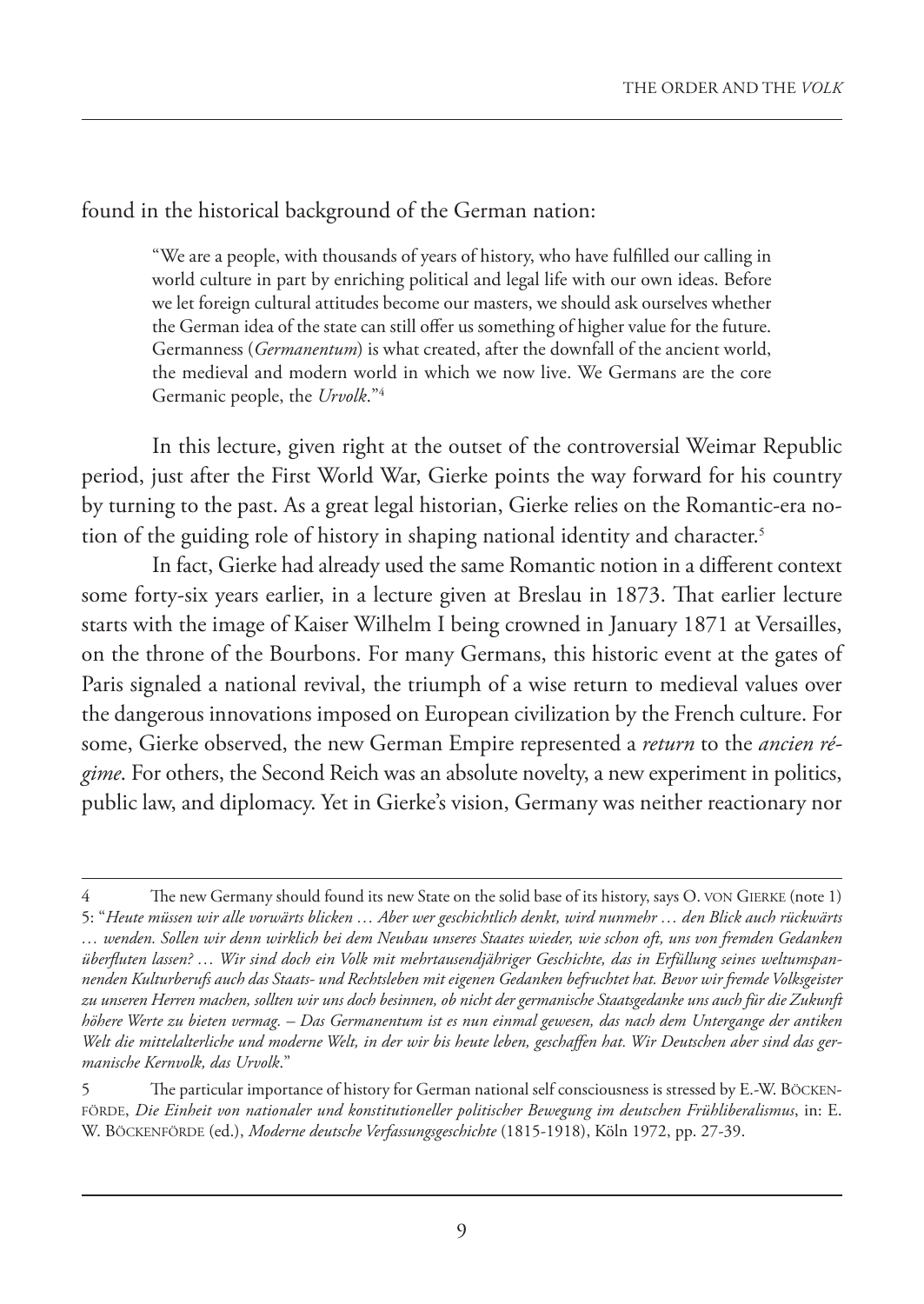revolutionary: it was just true to its national identity.

In victorious 1873 as in tragic 1919, Gierke developed the same basic argument: that the German idea of law was different in its essence from the Roman one, and that this difference should be enhanced and exploited to unleash the extraordinary potential of the German people.

At the end of his 1919 lecture, Gierke sums up the main points of his vision, and we cannot help but think that the old professor was dictating the terms of his intellectual legacy for the new twentieth century:

"*Unser Staat soll nationaler Staat sein und bleiben*!": "Our state should be based on our national identity!" – meaning also that a common national spirit joins Germany and Austria together.

"*Unser Staat soll geschichtlich fundamentiert bleiben*." "Our state should stand on a historical foundation": history does not represent, for Gierke, the historical reconstruction of doctrines and social contexts of public law through time, but the ancient, unchangeable foundations of a distinctly German legal identity.

"*Unser Staat soll ein organisch aufgebautes Gemeinwesen germanischer Prägung bleiben*." Gierke asserts that municipalities and local government entities are autonomous in Germany; they do not derive their legal existence or authority from the state.

"*Unser Staat soll sozialer Staat sein. Sozial, aber nicht sozialistisch*!" Our state should remain a *community*, conceived by Gierke as an *organism*. "It should be then a *social state*. Social but not socialist!"

"*Unser Staat soll Kulturstaat sein und bleiben*." "Our state should be and remain a cultural state." The English translation of *Kulturstaat* does not do justice to the meaning of the German concept, which has deep roots in German constitutional thought.<sup>6</sup>

"*Unser Staat soll Rechtsstaat sein*." *Rechtsstaat* is often translated as "rule of law." In Gierke's vision, the concept means more, both public authority and private initiative are never completely free from their legal framework. Embedded in popular feelings, legal rules oblige each person to respect his or her legal *duties* while enjoying his or her legal *rights*.

<sup>6</sup> See, among many other studies: G. METTELE/A. SCHULZ (eds.), *Preußen als Kulturstaat im 19. Jahrhundert*, Paderborn 2015.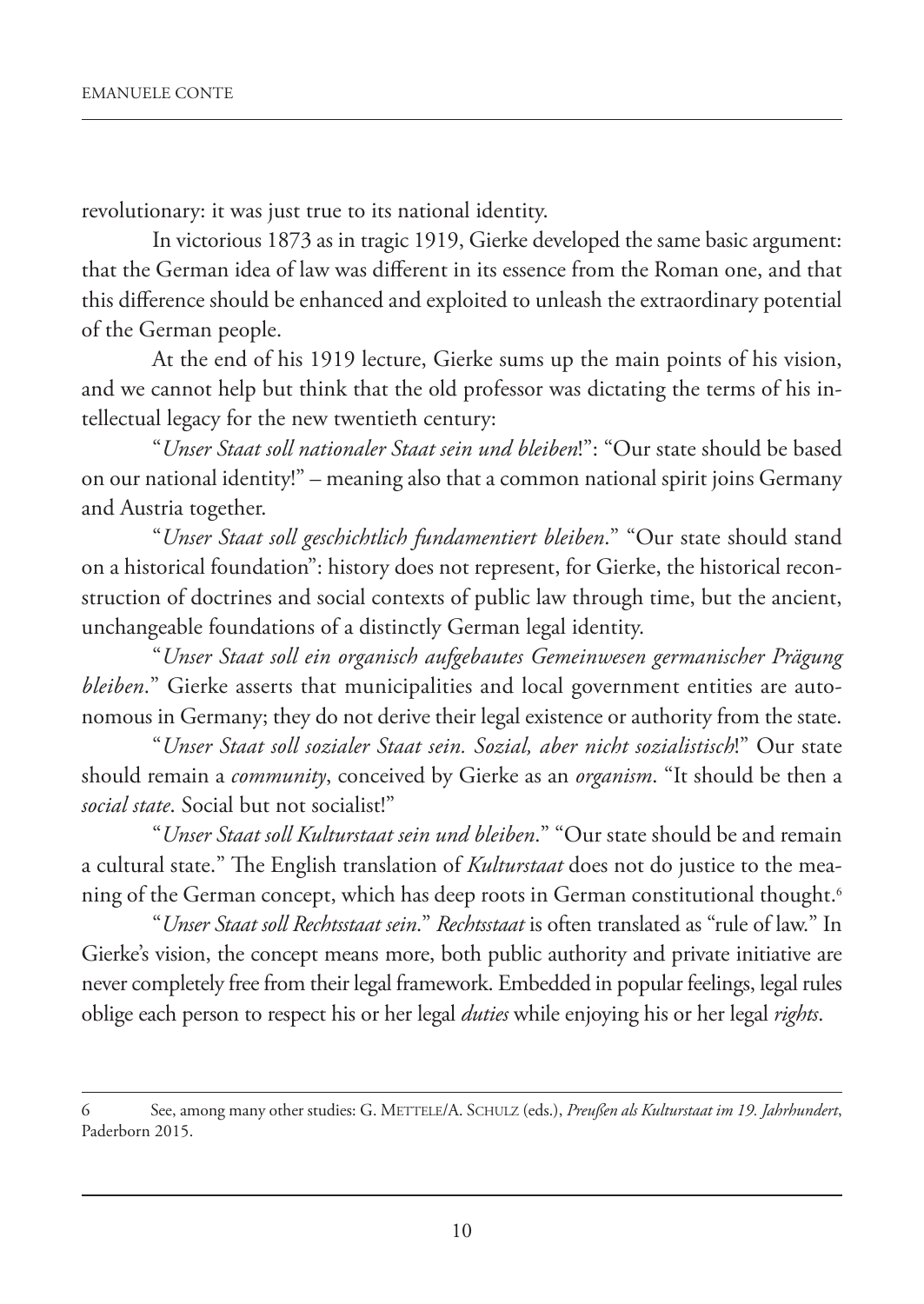Gierke's last lecture is thus a real roadmap for the construction of the new Germany. It is, in my view, both a cornerstone for the democratic constitution of the Weimar Republic and one of the legal justifications for the Nazi state, the frightening outcome of a large part of the interwar constitutional German thought.

#### *2. Verfassung and History*

Gierke was a lawyer but, in the tradition of the German historical school of law, he was also a very important and respected German social historian. As a legal historian, he clearly connected legal history to a sort of legal anthropology, a description of the popular customs that formed a shared heritage for the whole national community. In the Romantic culture of the nineteenth century, the deep grounding of a legal system in the spirit of the nation was the only true pledge of the real lawfulness of the legal order. This tendency to explain the historical development of law as emanating from the spirit of the people was present in scholarship on both private and public law. In private law, Pandectists built their extraordinary successful school on the assertion that Roman law, the basis for modern German private law, had been "taken over" by the Germanic peoples when they invaded the Roman Empire. The same connection between history, identity and legality was drawn for public law: in public law, historians of German law since the eighteenth century had posited the existence of an ancient German constitution that long predated the creation of a unified German state.<sup>7</sup> Georg Waitz's 1844 *Deutsche Verfassungsgeschichte*, one of the earliest classic texts on German constitutional history, is very much in this vein. For Waitz, "constitution" means something very different from what we (Western Europeans) usually understand under this definition. The German *Verfassung*, for Waitz, could not be reduced to a collection of fundamental constitutional rules on which the state is based. It is much more: it is some-

The public law of Germany was nothing but its history, wrote Justus H. Böhmer already at the beginning of the 18th century: *Ius publicum regiminis Germanici nulla olim lege comprehensum non ab alio fere principio accersitur, quam a longaeva consuetudine: quae quid <aliud> est, quam antiquitatis Germanicae historia?*. J. H. BÖHMER, *Ius ecclesiasticum protestantium. Usum hodiernum iuris canonici iuxta seriem Decretalium ostendens et ipsis rerum argumentis illustrans*, I (quinta editio), Halle, 1756 (first ed. 1714-37) 214-215 § 21. On Böhmer's book, see E. CONTE, *Ius ecclesiasticum protestantium… in The Formation and Transmission of Western Legal Culture*, in: S. DAUCHY et al, *150 Books that Made the Law in the Age of Printing*, Springer 2016 (Studies in the History of Law and Justice, 7).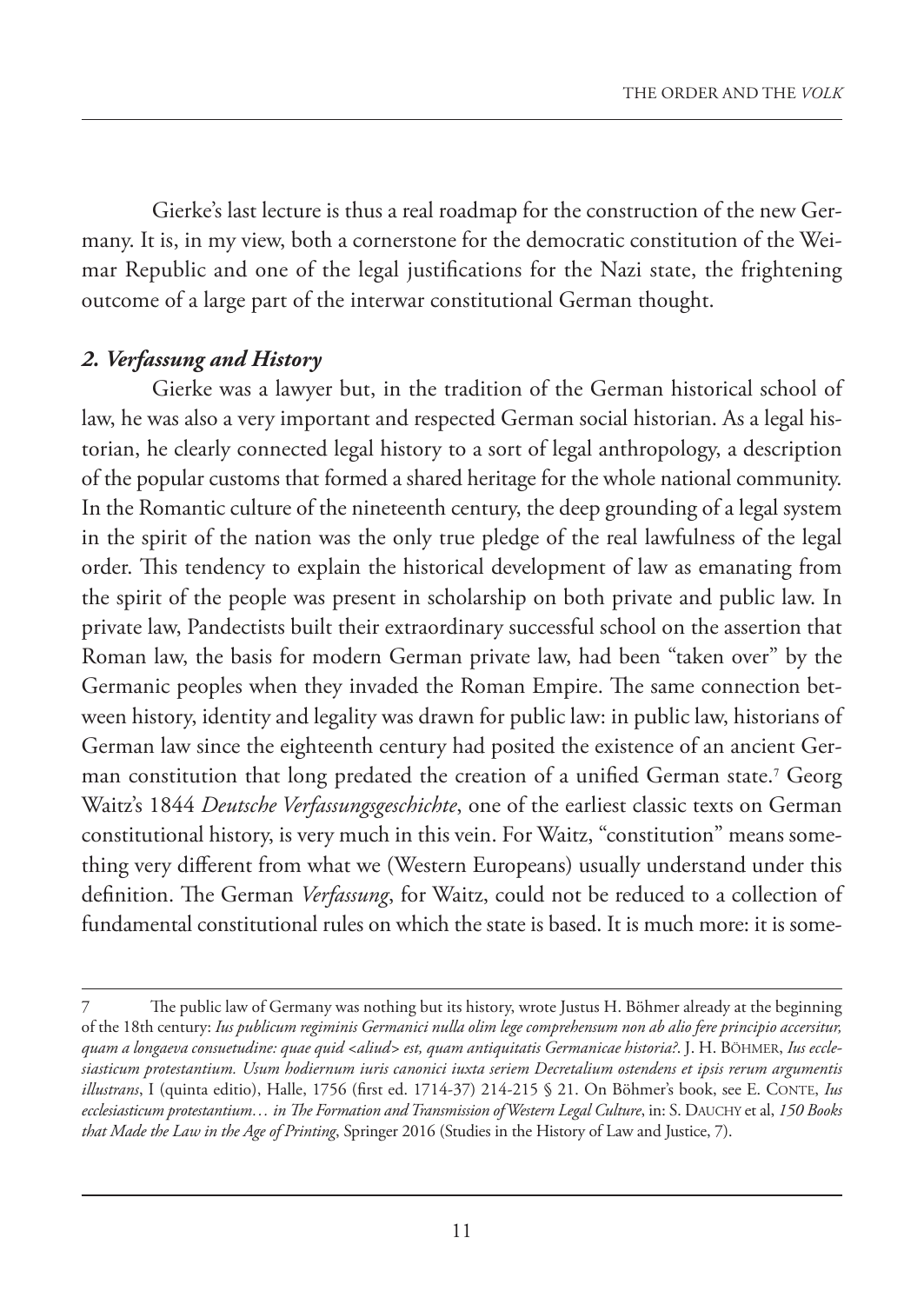thing that can and must stand also *without* a state, because after all, in 1844, Germany was not a state. It is, rather, the legal identity of a nation: Waitz describes the customs of the Germans as based on the history of the nation, with a kind of anthropological flavor. Rules governing inheritance, popular games, folk music, peculiar ideas of contract and marriage law: all of it was part of the German constitution for Waitz.<sup>8</sup>

Of course, after 1871 a real German state did exist. But, as Gierke had clearly said, it was a peculiar State. Its constitution was not given from above, from the ruler to the people, because the ruler simply gave written form to the feelings of the people.

On this point both strands of the German historical school – *i.e.*, scholars who focused on Germanic law on the one hand and Roman law on the other – shared the same opinion: a legal norm is binding not because of the power conferred by the ruler but because the rule reflects the spirit of the whole people. But the two groups of scholars put different glosses on the concept. For Roman-law scholars, this "spirit" had a more active and subjective character: it was identified with the will of the people. In his famous book on customary law, the Romanist Georg Friedrich Puchta developed his theory of *Volksüberzeugung* ("popular conviction")<sup>9</sup> and his basic argument was that the strength of customary law lay in the "common conviction" that a particular behavior was legal. This means that it was not the pure *fact* that people had been doing something for a long period of time that gave rise to a customary rule. Rather, it was the public's being persuaded to believe that certain behavior is lawful that made the behavior into a binding legal rule.

Scholars who focused on Germanic legal sources, on the other hand, tended to follow the position of Georg Beseler, who stressed much more the *fact* of an ancient be-

<sup>8</sup> See F. GRAUS, *Verfassungsgeschichte des Mittelalters*, *Historische Zeitschrift* 243 (1986), pp. 539-540: "*Nicht mehr in geschriebenen Konstitutionen, die durch Grundgesetze (lois fondamentales-constitutionelles des 18. Jahrhunderts) bemüht waren, die Willkür der Herrscher einzugrenzen, sah man die Lösung. Man interpretierte die Verfassung als gewachsenes Ergebnis des freien Spiels historischer Kräfte–der Begriff wurde dementsprechend erweitert und zugleich auf das 'staatliche Leben' begrenzt, gegenüber anderen entscheidenden Gebieten des wirtschaftlichen und sozialen Lebens abgegrenzt. Man sucht die Kontinuität in Gesetzgebung und Herrschaftsformen und hob sie lobend hervor. Die Betonung der Kontinuität zeichnet die deutsche Verfassungsgeschichte des Mittelalters von allem Anfang an aus*."

<sup>9</sup> P. LANDAU, *Die Theorie des Gewohnheitsrechts im katholischen und evangelischen Kirchenrecht des 19. und 20. Jahrhunderts*, ZRG KA 108 (1991), pp. 156-196.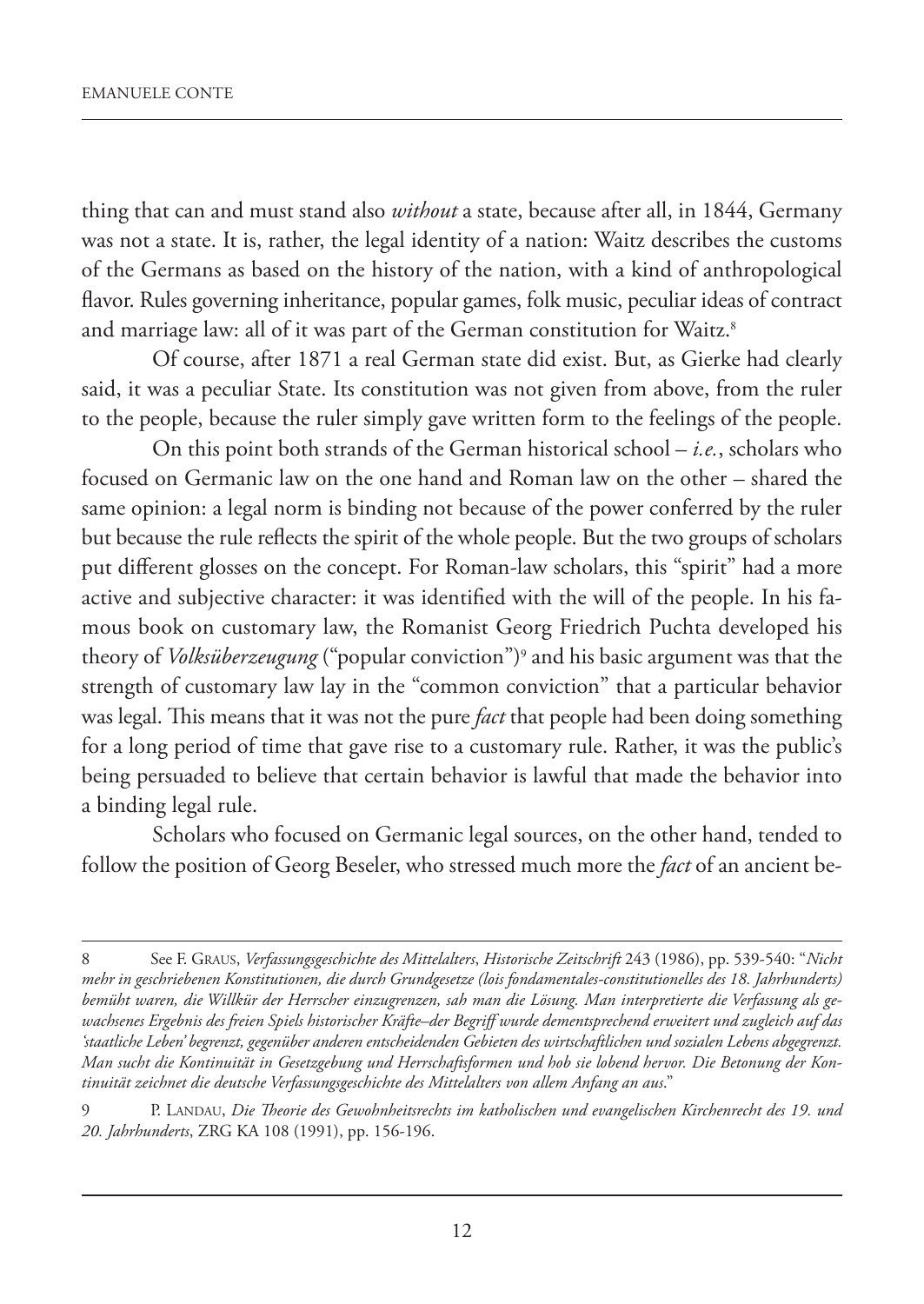havior, deemphasizing the importance of the subjective will of the sovereign people.<sup>10</sup> In his *Volksrecht und Juristenrecht*, the Germanists' 1843 intellectual manifesto, Georg Beseler wrote:

"Law, in its initial formation, is not the product of chance or human discretion, deliberation, or wisdom; it is created neither by legislation nor by philosophical abstraction. Rather, it develops directly in the life of the people, like morals and language, on the broad basis of general human relations; it lives in the common consciousness of the people, from whose individual constitution it also receives its special character."<sup>11</sup>

For both Romanists and Germanists, however, the nation was a large community of people, with its legal system deeply rooted in its history. Knowledge of national law could be obtained only through the study of the national history, which revealed the basic principles of a shared legal inheritance.<sup>12</sup>

Influenced by these accepted theories, legislation promulgated under the Second Reich was mainly thought as the writing down of self-imposed rules whose force and effect derived from their acceptance by the German people.

## *3. Verfassungsgeschichte as the history of an "order"*

We can understand now how important this self-consciousness of a German national legal tradition was after the defeat of 1918, far beyond any political and military achievements of the German state, and how important the work of historians, i.e., their search for the ancient shared roots of Germany's national legal tradition, was for this self-consciousness.

<sup>10</sup> E. CONTE, *Consuetudine, Coutume, Gewohnheit and Ius Commune. An Introduction, Rechtsgeschichte*, 24 (2016), pp. 234-243.

<sup>11</sup> G. BESELER, *Volksrecht und Juristenrecht*, Leipzig 1843, 59: "*Das Recht ist in seiner ersten Entstehung nicht das Produkt des Zufalls oder der menschlichen Willkür, Ueberlegung und Weisheit; weder die Gesetzgebung, noch die philosophische Abstraktion hat es geschaffen. Auf der breiten Basis allgemein menschlicher Verhältnisse entwickelt es sich unmittelbar im Volksleben, wie die Sitte und die Sprache; es ist lebendig in dem gemeinsamen Bewusstseyn des Volkes, von dessen individuellen Beschaffenheit es auch seinen besonderen Charakter erhält*."

<sup>12</sup> G. DILCHER, *The Germanists and the Historical School of Law: German Legal Science between Romanticism, Realism, and Rationalization, Rechtsgeschichte* 24 (2016) 20-72.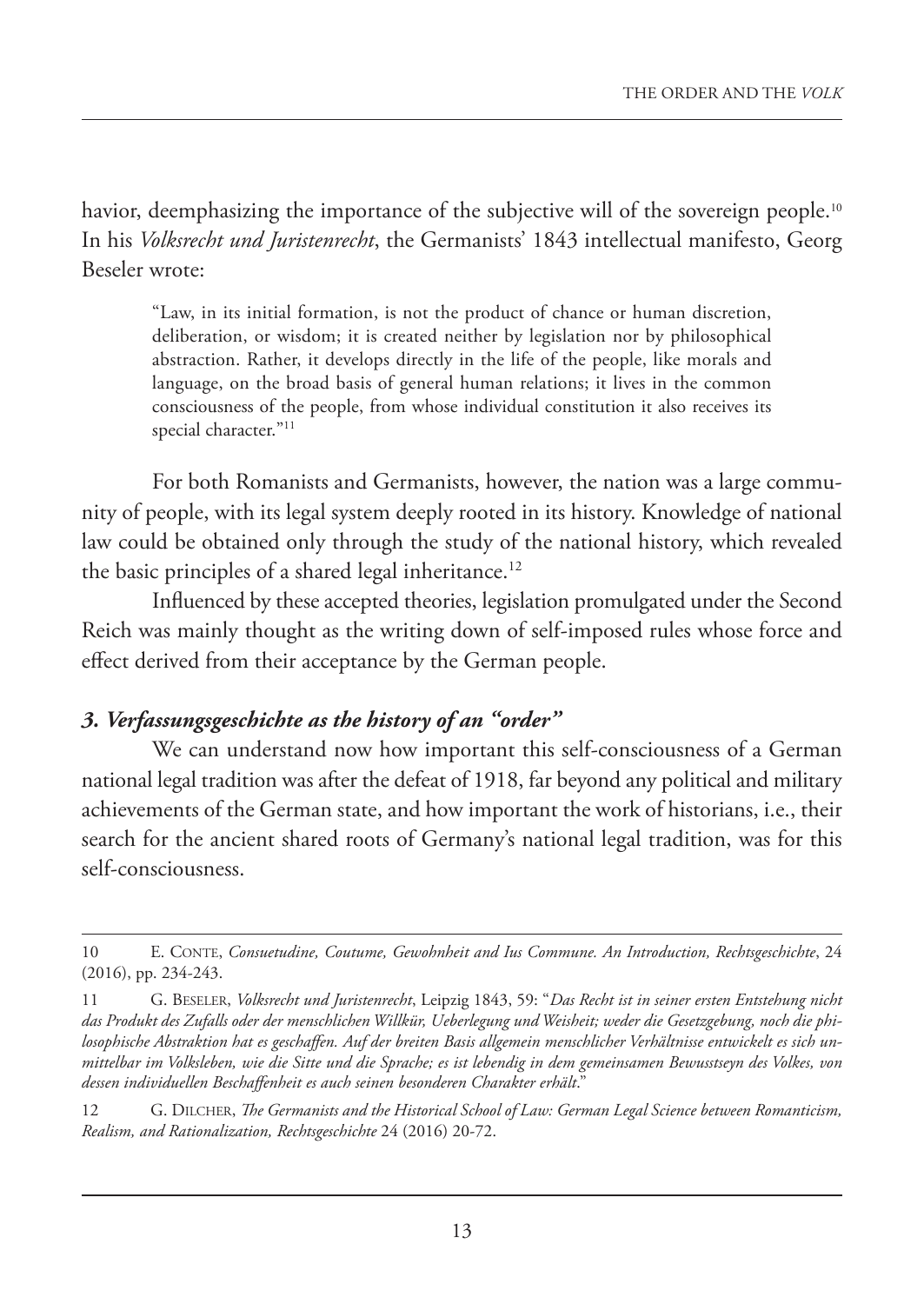It was thus no accident that, starting in the 1920s, German historians concentrated increasingly on what they called *Verfassungsgeschichte*, the study of the German society as it evolved during the Middle Ages, developing the main legal institutions that would ultimately constitute Germany's national legal *order*. An "order" more than a state, because the relationship between the German nation and the German state had already been difficult before the unification. Even after the First World War and under the Weimar Republic, the dominant German theories of constitutional law refused to accept the idea of a state that imposed legal norms on the people.

During the interwar period, a number of medieval historians increasingly focused attention on the "unifying characteristics" of the German nation. Social historians largely took the place of Germanic legal historians, as if they were moving the focus of nineteenth-century historiography in German law into the broader field of German social history.13

The Middle Ages were, of course, the core of this new historiography, because the medieval period was seen as the age of the triumph of the German *Volk* over the Romans and of the establishment of the German identity both within German territory and all across Europe.

One of the basic features of the German popular constitution described by *Verfassungsgeschichte* historians was that it called into question the concept of the state. As we have seen, for the politics and law of the nineteenth century a German nation could perfectly exist in the absence of a German state. A German constitution existed before the state, and it continued to exist with a degree of independence from the state. This peculiar vision was at the core of the historical research into the original characteristics of the German nation, the characteristics that historians could date back to the time of the "entrance of the Germans into history."14

<sup>13</sup> See the classical book by E. W. BÖCKENFÖRDE, *Die deutsche verfassungsgeschichtliche Forschung im 19. Jahrhundert*, 1st ed. 1961, 2nd ed., Berlin 1995. Italian translation by P. SCHIERA, *La storia costituzionale tedesca nel secolo decimonono*, Milano 1970.

<sup>14</sup> The German expression "*Eintritt der Germanen in die Geschichte*", or "*in das römische Culturleben*" was pretty diffused since the middle of the 19th century. An example in F. DAHN, *Die Könige der Germanen*, vol. 4, Teil 7.1 und 7.2, Leipzig 1894, p. 274.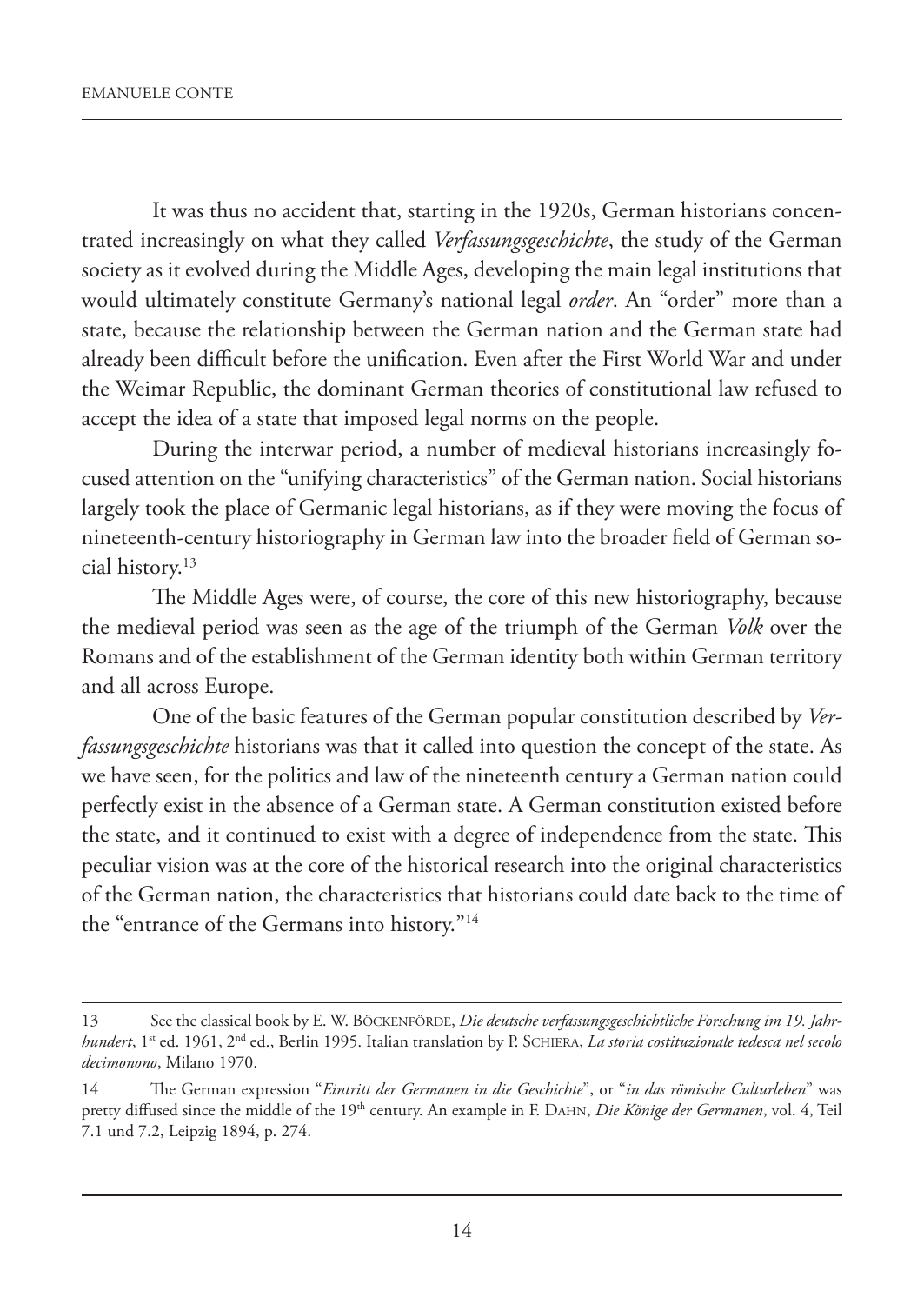The state that did not exist for historians of the Middle Ages was the state described by Gierke as a fictional person created to rule the people, as had been the case for the Roman Empire. In his monumental *Das deutsche Genossenschaftsrecht* and in a number of minor works, Gierke had insisted on denying the existence of a German state during the Middle Ages, at least in the sense given to the word by the doctrine of natural law. Instead, in the artificial figure of a sovereign state, Gierke saw a superstructure imposed on the German people through the evil influence of Roman law. By contrast, the German form of a political corporation was not based on a fiction: it was founded, according to Gierke, on the concrete order of German *Verbände* and was never transformed into the abstract unity of an all-powerful state.

German social historians in the 1920s took up the torch of a history of real, practiced institutions from the legal historians, merging the modern vision of law as a function of society with the old ideas of the legal creativity of the German *Volk.*15 The result was a historiography quite in tune with the ideas that were affirmed by the totalitarian dictatorship in 1933. 16

In that very year, Theodor Mayer, one of the most important representatives of the new *Verfassungsgeschichte*, stressed a peculiarity of the German state of the Middle Ages, one that marked it as substantially different from the modern state. Whereas the modern state is built as an *institutioneller Flächenstaat*, a political organism in which all power is derived from the centre, the German medieval state was a *Personenverbandstaat*, in which many independent powers were federated in a complex structure.<sup>17</sup> Every part

<sup>15</sup> This is clearly said by T. MAYER, *Die Ausbildung der Grundlagen des modernen deutschen Staates im hohen Mittelalter* (a paper given on August 30, 1938 in Zurich), HZ (1939) 457-487, 457: "*Die deutsche Geschichtswissenschaft hat seit etwa einer Generation die Interesse in steigendem Masse den Fragen nach dem Werden von Volk und Staat der Deutschen zugewandt …. Die neue Aufgabe fand eine neue wissenschaftliche Methode zu ihrer Lösung und beide haben sich gegenseitig angeregt und befruchtet, so dass das Bild der mittelalterlichen Geschichte sich grundlegend verändert und erweitert hat. Die statische, dogmatisch-institutionelle Betrachtungsweise der Historiker, die auf der Urkundenforschung aufgebaut ist, ist umgestaltet und ergänzt worden*."

<sup>16</sup> An extremely useful account of the development of the German historiography after 1930 is H. LEH-MANN-J. VAN HORN MELTON, *Paths of Continuity. Central European Historiography from the 1930s to the 1950s*, Cambridge 1994, pp. 263-292.

<sup>17</sup> Cfr. R. HEINZEL, Theodor Mayer. *Ein Mittelalterhistoriker im Banne des "Volkstums," 1920-1960*, Paderborn 2016, p. 94.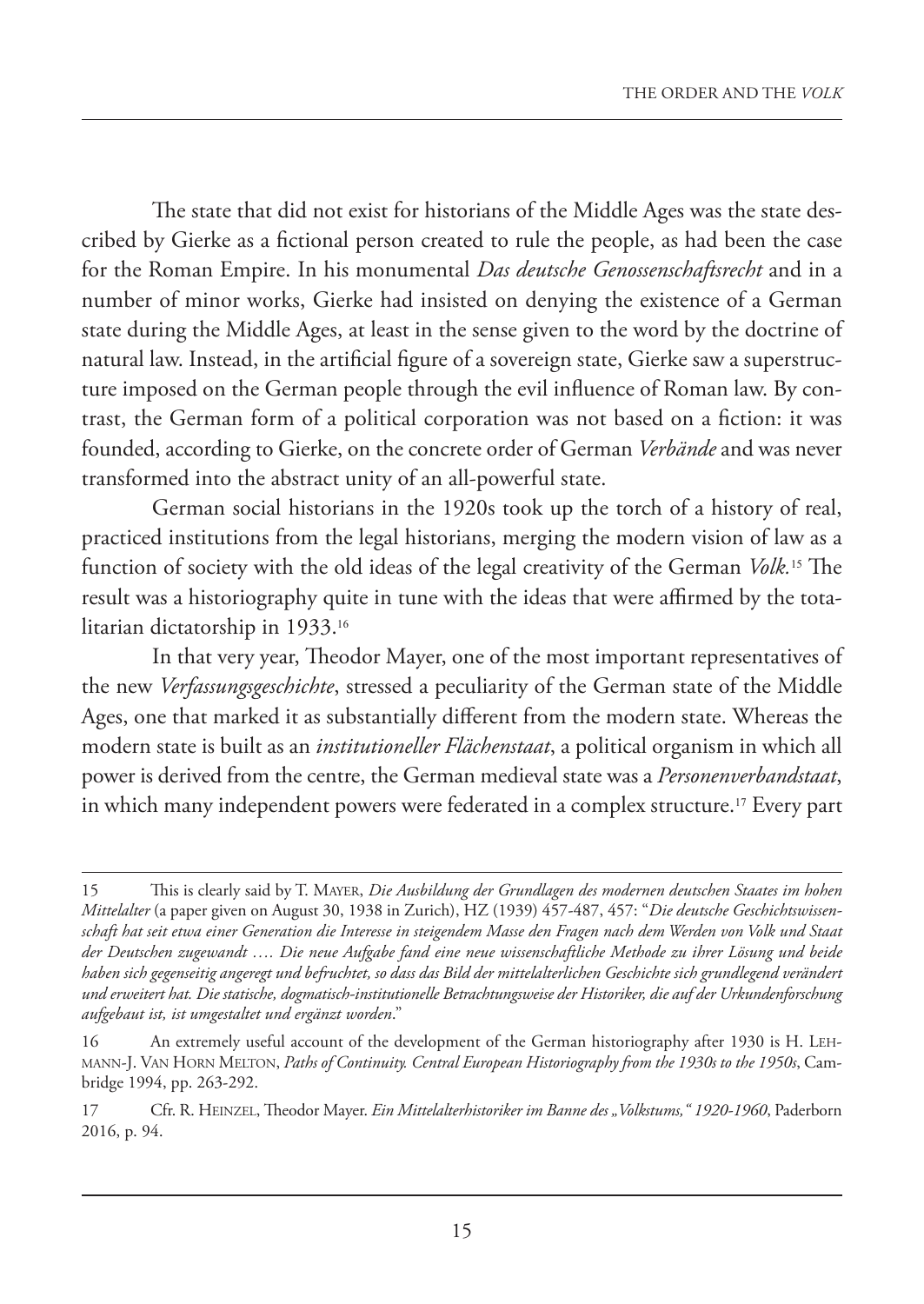of this complex organism had its own legal autonomy, so that the idea of a German state cannot stand solely on obedience; it must be based on a principle of voluntary collaboration. This feature created an important difference, said Mayer, between the Roman and the German notions of state. Whereas the Roman state was a despotic, centralized entity removed from the feelings of the people, the German state was the union of many free and independent corporate bodies, gathered together by the common desire to participate in the larger national community.<sup>18</sup>

Many of the main points of the old legal-historical theories of the Germanists of the nineteenth century were also reworked to form the basis of a new historiography whose results fitted nicely with the ideas of the new Nazi government. As a consequence of this new way of seeing the relationship between the state, the rule of law, and the people, a new term was increasingly used to avoid any confusion between the two competing models of state. Instead of being called "state", the German political organism was called "order", *Ordnung.*<sup>19</sup> *Ordnung* quickly became an extremely successful substitute for *Staat*. The domestic and international successes of the Third Reich encouraged both historians and political scientists in Germany to think of the Germans as propagators of a new order. In 1942, Karl Richard Ganzer sold more than 850,000 copies of his book *Das Reich als europäische Ordnungsmacht*, testifying to the wide success of the idea of a legal order that could impose itself without the enforcement mechanisms of a modern state. 20

<sup>18</sup> The same ideas, probably mediated by the French legal historians of the  $20<sup>th</sup>$  Century, are still present in the works of B. KRIEGEL (Barret-Kriegel). See further, text at note. 35.

<sup>19</sup> On the very use of the word *Ordnung* in the Nazi time, see L. RAPHAEL, *'Ordnung' zwischen Geist und Rasse: Kulturwissenschaftliche Ordnungssemantik im Nationalsozialismus*, in: H. LEHMANN-O. G. OEXLE (eds.), *Nationalsozialismus in den Kulturwissenschaften 2*., Göttingen 2004, 115-137.

<sup>20</sup> T. VORDEMAYER, *Bildungsbürgertum und völkische Ideologie*, Berlin / Boston 2016, 309-310; E. WADLE, *Visionen vom Reich. Streiflichter zur Deutschen Rechtsgeschichte zwischen 1933 und 1945*, in: J. RÜCKERT-D. WILLO-WEIT (eds.), *Die deutsche Rechtsgeschichte in der NS-Zeit. Ihre Vorgeschichte und ihre Nachwirkungen*, Tübingen 1995, 241-300, 254 ff.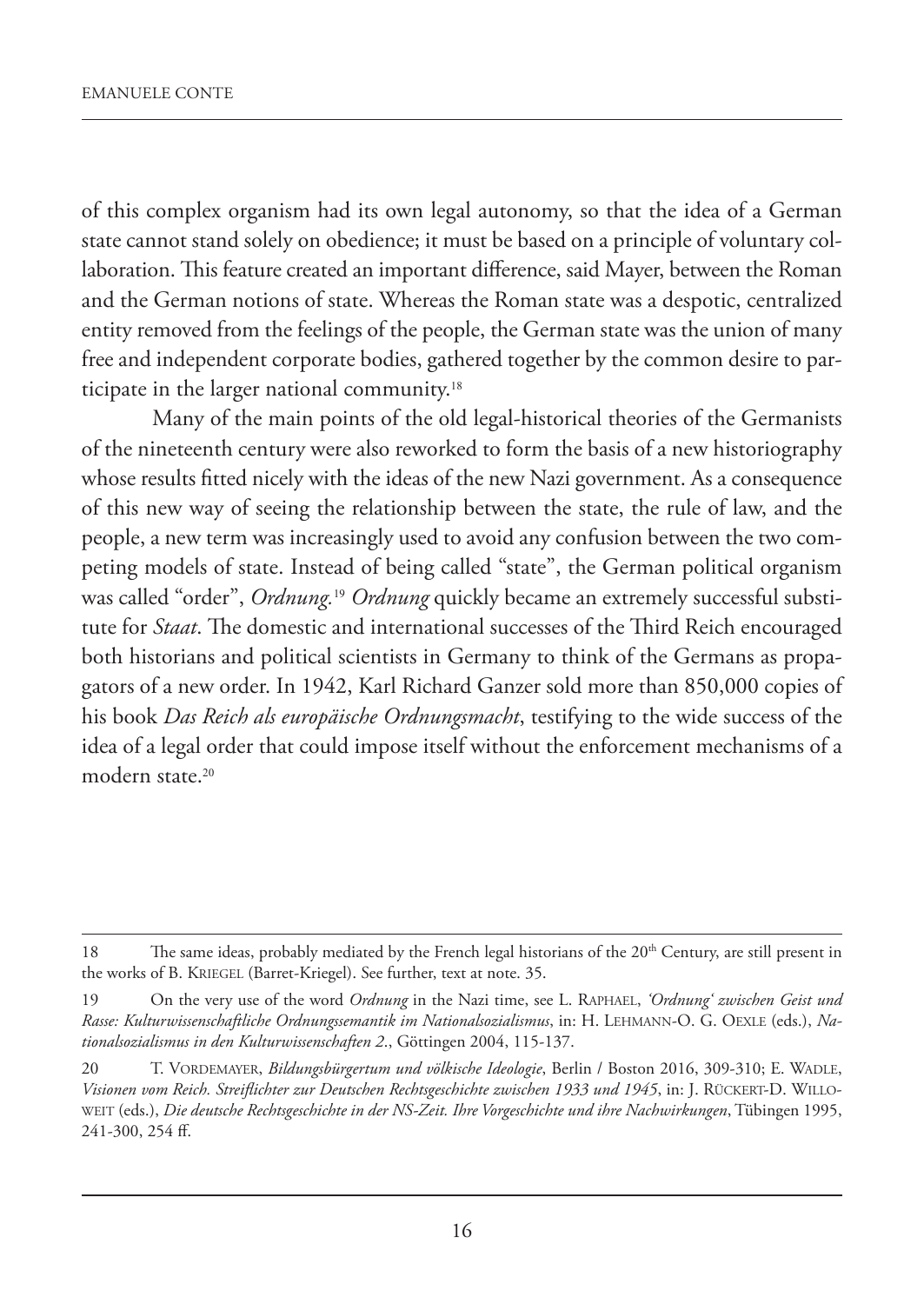## *4. Otto Brunner: From German Law to Verfassung and Society*

A power that guarantees a social *order*: that is what the Third Reich wanted to be. This was considered a very "German" ambition, rooted in the spirit of the medieval (and hence German) society studied by historians of the national "constitution." This is particularly evident for Otto Brunner, whose book *Land and Lordship*21 was published in 1939 and remained a great scholarly success up through the end of the century.

As recent research has shown, Brunner was an "extremely active and deeply convinced supporter of National Socialism."22 Besides reading newly discovered archival material concerning his attempts to enter the *Nationalsozialistische Deutsche Arbeiterpartei* (NSDAP),<sup>23</sup> Hans-Henning Kortüm has also been able to see the unpublished book that Brunner had written for a larger audience, which lay in proof in 1944 under the title *Der Schicksalsweg des deutsches Volkes* but never came out. It is an astonishing piece of militant historiography, which uses the "*völkisch*" view of medieval history to strengthen the determination of the German people in the hour of their final struggle.

Brunner presents himself as a soldier:

"The soldier knows his opponent; he is determined to fight him until the destruction. He brings to his opponent the respect he deserves. This soldierly attitude is also valid with respect to the past, that is, the object that deeply concerns the historian."<sup>24</sup>

This extreme vision was in fact the natural development of the historical view of Brunner. Medieval German society, for Brunner, was made up of a diverse assortment of powers that, while politically autonomous, all observed a general rule that unified

24 H. KORTÜM (note 22), p. 145, quoting p. 11 of the print draft.

<sup>21</sup> O. BRUNNER, *Land and Lordship: Structures of Governance in Medieval Austria*, trans. H. Kaminsky/J. Van Horn, Philadelphia 1992.

<sup>22</sup> H. KORTÜM, *"Gut durch die Zeiten gekommen." Otto Brunner und der Nationalsozialismus, Vierteljahrschrift für Zeitgeschichte* 66 (2018), pp. 117-160, p. 119: "*Die hier präsentierten Quellen zeigen Brunner eindeutiger und stärker als bislang bekannt als äusserst aktiven und zutiefst überzeugten Anhänger des Nationalsozialismus*."

<sup>23</sup> Also mentioned by J. VAN HORN MELTON, *From Folk History to Structural History: O. Brunner (1898- 1982) and the Radical-Conservative Roots of German Social History*, in: *Paths of Continuity* (note 16), p. 267. J. Van Horn Melton has also gathered some evidence of a less convinced support of Brunner to Nazism: he also helped a Jewish colleague of his wife to escape arrest in 1942 (270). On the other hand, Van Horn maintains that "his support for National socialism went well beyond the bounds of political opportunism" (p. 271).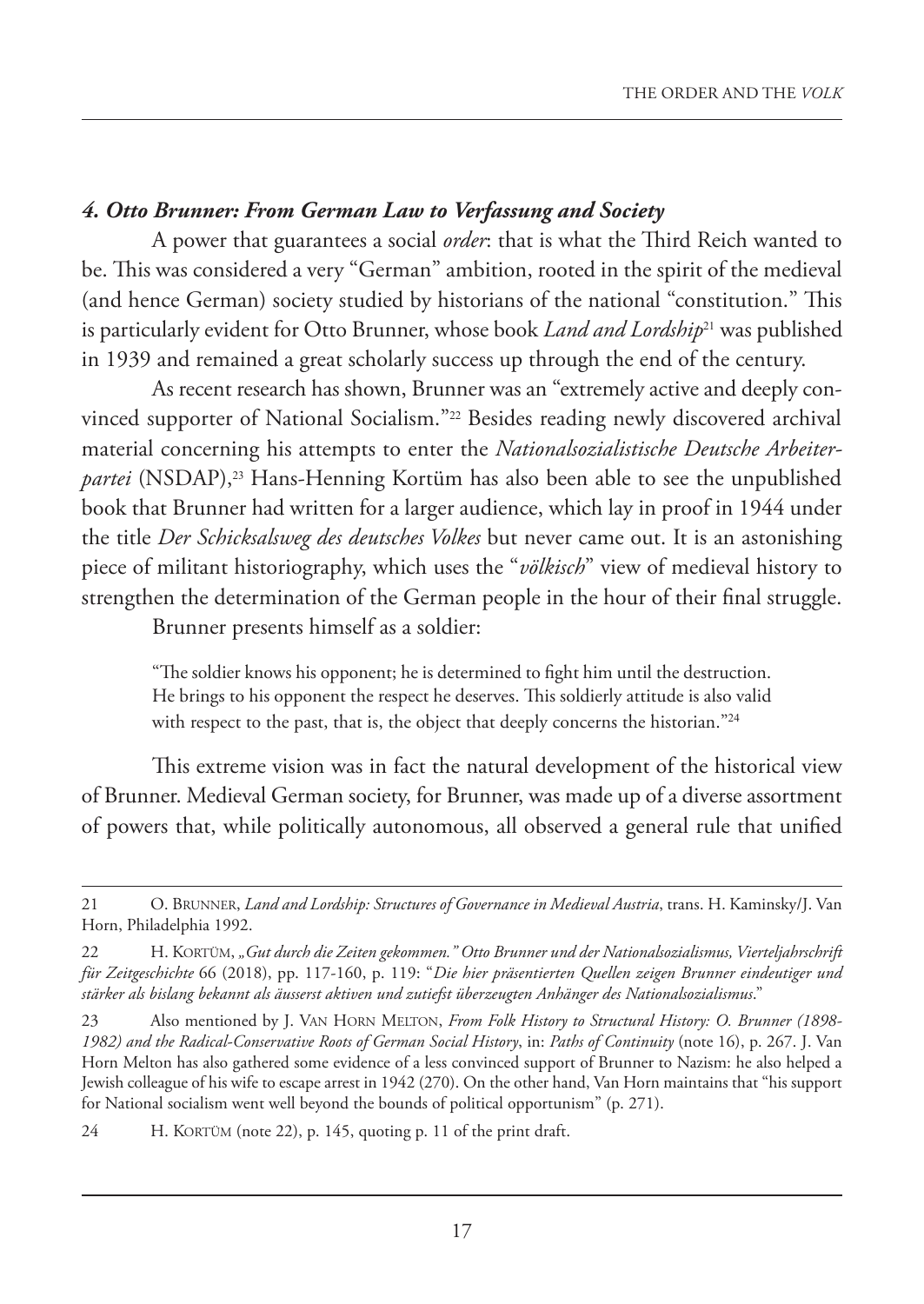the whole nation. This general rule is called *Ordnung* and is not imposed from above, but it was perceived as right and just by the entire nation.

Gadi Algazi stressed that Brunner's idea of *Ordnung* comes through particularly clearly in one important passage of *Land and Lordship*. <sup>25</sup> In that passage, Brunner writes:<sup>26</sup>

"[L]aw and justice, Right and law were in the end the same. This reflected a mentality in which all laws, orders, decrees, commands, were considered valid only in the context of 'Right'—the sense of the community, for which ideal and positive law were inseparable because law was community law, the community's conviction about what is right and legitimate, the conviction that dominates the heart of every individual with elemental power.' The convictions of the men of that time about the right and the legitimate seemed to them unchangeable and eternal, *êwa*, and they felt all 'positive' law to be a part of this enduring order. Hence there could be no contradiction between law and justice. That is why Heinrich Mitteis has called medieval legality a 'conviction of Right'." [footnotes omitted]

A quick analysis of the sources of this passage reveals that the medieval society described by Brunner was largely seen through the studies of the old Germanistic legal historiography: the assumption that "law was community law" (*Recht war Volksrecht*) harkens back to Beseler (1843) and more recently to the work of the historian Fritz Kern, whose article *Recht und Verfassung im Mittelalter* came out in 1919,<sup>27</sup> to be translated into English in 1939,<sup>28</sup> reprinted in German as a book in 1952 and in subsequent editions up through the twenty-first century. The reference to "the community's con-

27 F. KERN, HZ 120 (1919), pp. 1-79.

28 F. KERN, *Kingship and Law in the Middle Ages*, transl. with an introduction by S. B. Chimes, Oxford 1939. Especially useful for the understanding of the intellectual world of Kern is J. LIEBRECHT, *Fritz Kern und das gute alte Recht. Geistesgeschichte als neuer Zugang für die Mediävistik*, Frankfurt am Main 2016 (*St. zur eur. Rechtsgeschichte*, p. 302). For the connections with 19<sup>th</sup> Century legal history and the Germanists, see pp. 85-92.

<sup>25</sup> See G. ALGAZI, *Otto Brunner "Konkrete Ordnung" und Sprache der Zeit*, in: P. SCHÖTTLER (eds.), *Geschichte als Legitimationswissenschaft*, 1918-1949, 2nd ed., Frankfurt am Main 1998, pp. 166-203.

<sup>26</sup> O. BRUNNER, *Land and Lordship*, p. 119; O. BRUNNER, *Land und Herrschaft* (5 1965), S. pp. 139-140; *Land und Herrschaft* (1 1939), pp. 165-166, und K. G. HUGELMANN, *"Das Deutsche Recht,"* in: O. BRUNNER u. a. (ed.), *Das Mittelalter*, Leipzig 1930, p. 217. The passage is also quoted *in extenso* in J. RÜCKERT, *Der Rechtsbegriff der Deutschen Rechtsgeschichte in der NS-Zeit: der Sieg des "Lebens" und des konkreten Ordnungsdenkens, seine Vorgeschichte und seine Nachwirkungen, Die deutsche Rechtsgeschichte in der NS Zeit* (note. 20), p. 207.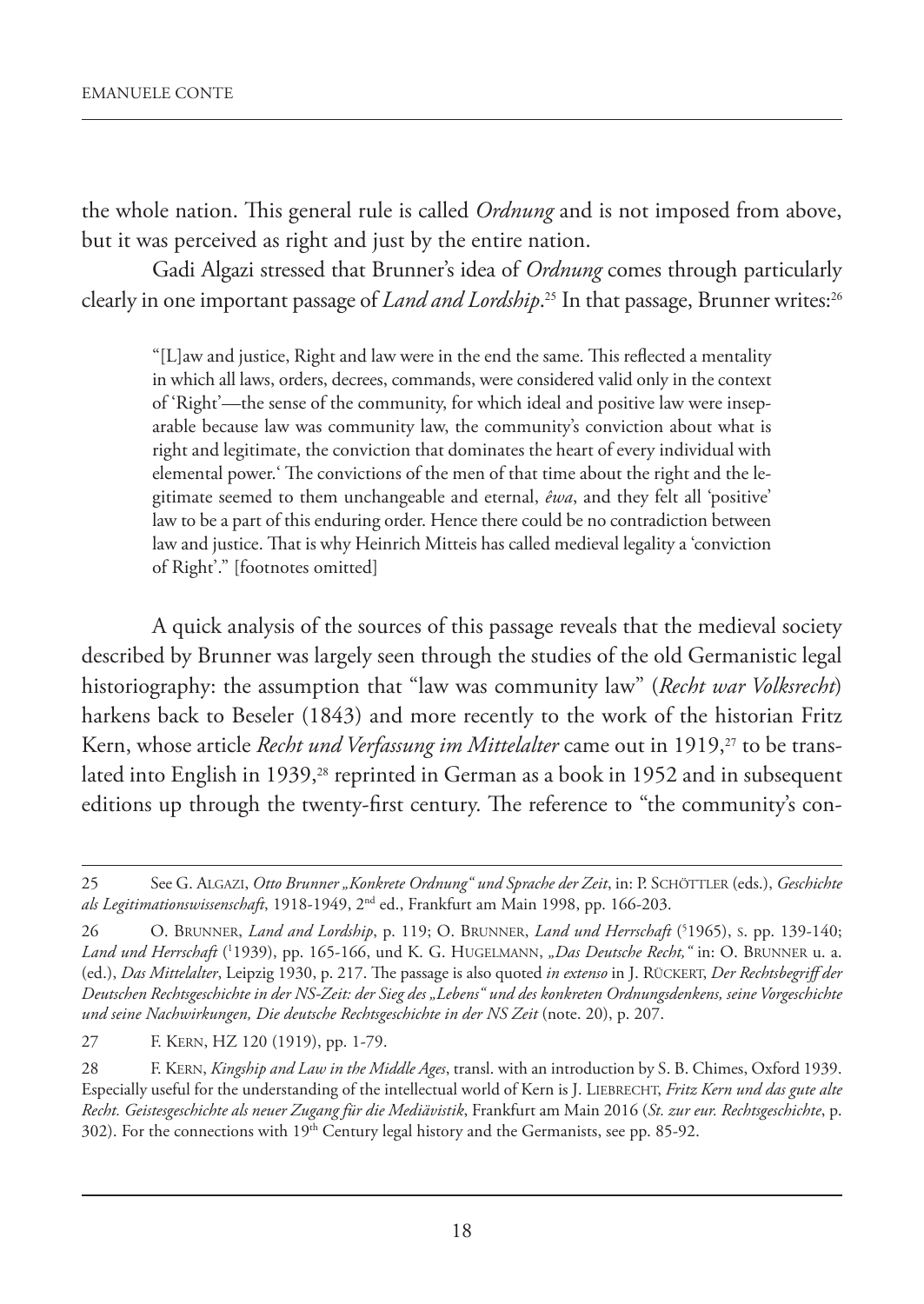viction about what is right and legitimate, the conviction that dominates the heart of every individual with elemental power," is taken from Claudius von Schwerin, the author of the then most widely read handbook on German legal history; similar remarks can be found in many German legal history handbooks from the nineteenth and early twentieth centuries. Brunner also refers explicitly to Heinrich Mitteis, who in 1926 was still applying Puchta's theory of custom to the study of German law.29 The reference to the German word *êwa* also has a long history. The word is attested solely in a few Carolingian manuscripts that use the term as a definition of popular law.30 Noticed by German legal historians in the nineteenth century, the word became more important in the twentieth, because its linguistic root<sup>31</sup> seemed appropriate to underline the eternal and unchangeable feature of the German concept of popular law.<sup>32</sup>

The perfect coherence between Brunner's *Land and Lordship* and the theories of the historical school of law, both of which shared the same strong rejection of positive law, was emphasized in an enthusisatic 1941 review of Brunner's book by the great legal historian Heinrich Mitteis. The conception as a "sacral order" (*sakrale Ordnung*) that the *Urgermanen* had of law, wrote Mitteis, has always been the dominant concept of law among the Germanist legal historians, for whom law cannot be altered by state power because it springs directly from the consciousness of the *Volk.*33 To impose this

<sup>29</sup> H. MITTEIS, *"Rechtsgeschichte und Machtgeschichte,"* in: G. P. BOGNETTI *et al* (eds.), *Wirtschaft und Kultur. Festschrift zum 70. Geburtstag von Alfons Dopsch,* Baden bei Wien/Leipzig 1938, pp. 547-580: pp. 565-566.

<sup>30</sup> Cfr. G. SCHMITZ (ed.), *Die Kapitulariensammlung des Ansegis, Monumenta Germaniae Historica*, Hannover 1996, pp. 35-36, pp. 49-50.

<sup>31</sup> See R. SCHMIDT-WIEGAND, *"Ewa"* in: H. JANKUHN-H. BECK (eds.) *Reallexikon der Germanischen Altertumskunde*, 2.Aufl., Berlin 1994, pp. 35-37.

<sup>32</sup> The meaning of the term *êwa* had been described in different ways in the different editions of the same book, R. SCHRÖDER, *Lehrbuch der deutschen Rechtsgeschichte*, Leipzig 1894. I have seen the second edition, where it is defined on page 13 as *ewige Ordnung* ("eternal order"), whereas in the sixth edition, produced with co-author E. FREIHERR VON KÜNSSBERG (Berlin 1922), it is presented on page 19 as a variant of the word *Ehe*, meaning in German *Billigkeit* or in Latin *aequum* (English "equity").

<sup>33</sup> H. BRUNNER, *Land und Herrschaft. Bemerkungen zu dem gleichnamigen Buch Otto Brunners, Historische Zeitschrift*, 163 (1941), pp. 255-281, pp. 270-271: "*Das Recht ist in Gott gegründet und mit Gerechtigkeit und Billigkeit identisch …. Diese Auffassung ist aber nicht etwa erst durch das Christentum vermittelt worden, sie ist schon dem Urgermanentum eigen, für die das Recht eine sakrale Ordnung war …. Damit ist die germanische Konzeption des unwandelbaren und unverbrüchlichen, aus der Volksüberzeugung unmittelbar fließenden guten alten Rechts aufgehoben*."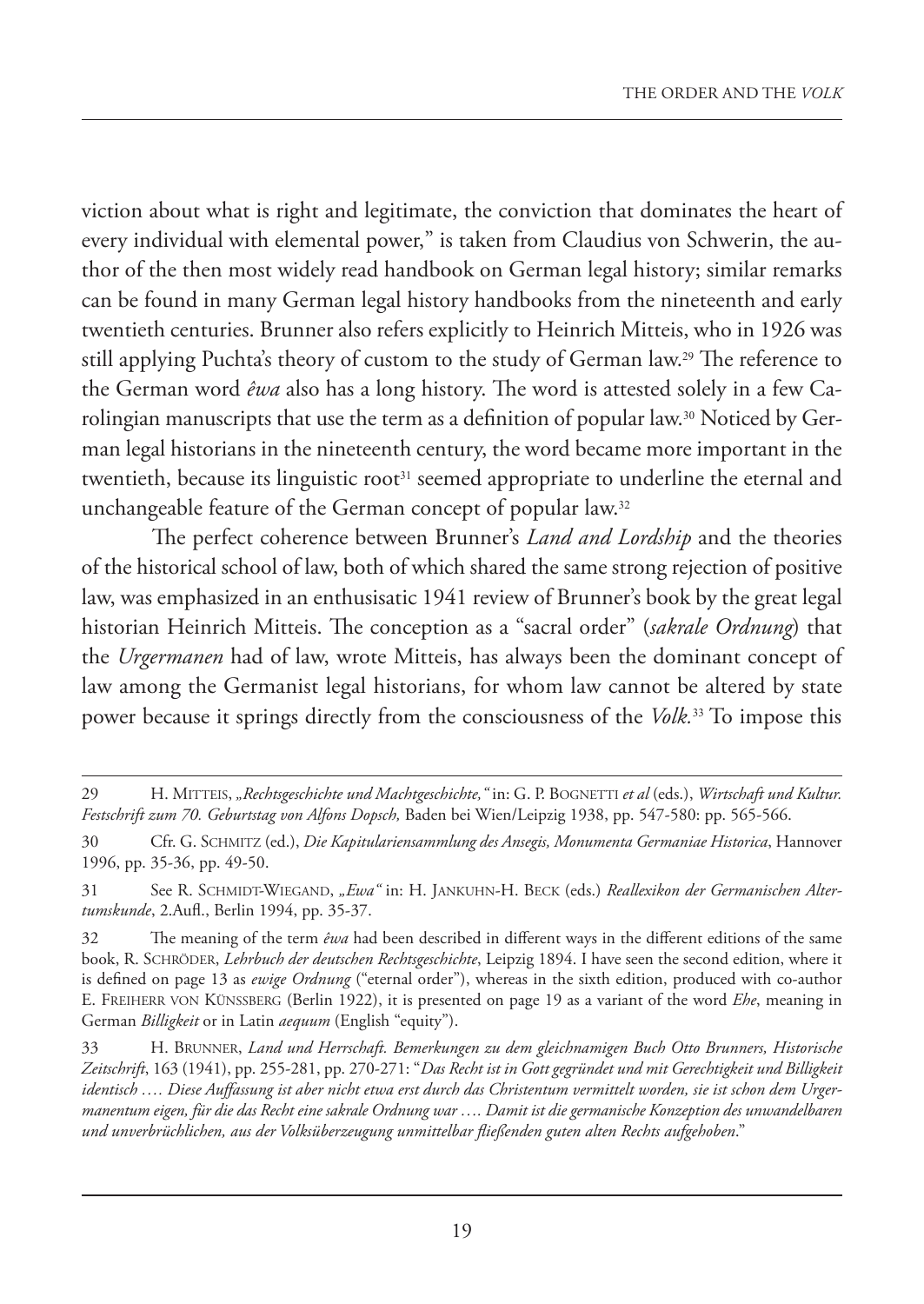Germanic variety of the rule of law, Germany did not need a state, at least not in the abstract sense defined by the learned lawyers, because the legal order was engraved in the hearts of all Germans. At the same time, the pluralism of political entities in Germany could not endanger the essential unity of the German nation because the common legal order could not be altered by any person or power. As we have already seen, this is the image of the German state that Gierke presented in 1919: a peculiarly German state does not impose its laws, but rules a pluralist community that acknowledges the existence of a common *order* arising from the spirit of the people.

## *5. Some examples of the enduring persistence of the idea of a medieval ordo in European historiography*

Now it might seem odd that these old, nationalist, even racist ideas, rooted in the nineteenth century and proudly exalted in the Nazi period, still have some currency among historians and lawyers in the twenty-first century. But to our surprise, we can easily recognise in more than one national scholarly tradition this vision of the old school of the Germanist legal historians, mediated by the work of the *Verfassungsgeschichte* historians.

I offer below a few signs of the persistence of this historiographical construct even in current scholarship.

(a) Germany. After the war, Germany took seriously enough the task of getting its universities rid of fascist doctrines. But the German professors who had been loyal to the Nazi government were so numerous that it was not possible to stop every former Nazi from teaching. After being expelled from the Vienna University, Otto Brunner found a chair in Hamburg, and continued to work and publish. His *Land and Lordship* reappeared in multiple editions (reprints in 1939, 1942, and 1943; then new editions in 1959 and 1965, and further reprints in 1973, 1981, 1984, 1990; an Italian translation in 1983; and an English translation in 1992), and he also published some short syntheses such as his *Sozialgeschichte Europas im Mittelalter* (in 1978 and 1984, an Italian translation in 1980, Spanish in 1991, Finnish in 1992) where the concepts he had expressed in his main books were summarized for a broader readership.

It is worth noting that a large part of the tradition of German legal history fed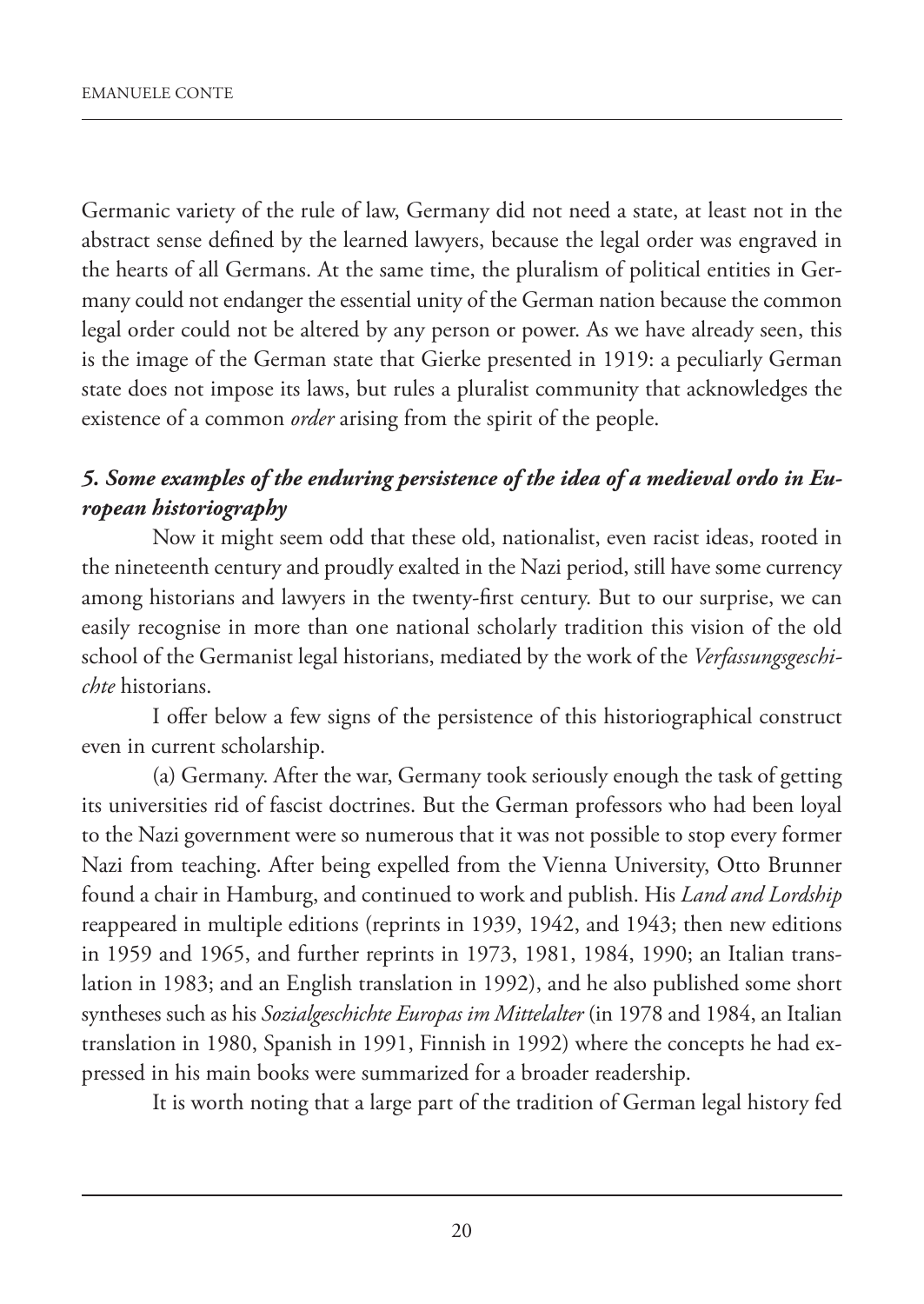into what we now think of as "social history."34 This happened because historians of medieval German law refused to study the abstract constructions of the learned scholastic law, considering them to be mere superstructures imposed by state powers in opposition to the spirit of the people. Instead, they devoted themselves to describing a truly popular law, imposed by custom and formed basically by social behavior, attitudes, and practices. They used the same kind of material on which the German *Verfassungsgeschichte* constructed their vision of a popular law as opposed to a learned and artificial law imposed on the people by judges, professors, and finally also kings and emperors, with their officials trained in the study of Justinian's laws.

The very idea of a popular law, which could resist the imposed Roman-law superstructures over a period of centuries, led historians to disconnect the idea of law from the power of the state. Instead of being the source of law, the state becomes its enemy, committed to choke off the rules naturally produced by the *Volksgeist* with the ruthless abstractions of Roman law.

After the tragic failure of the Third Reich, the German historians were particularly keen on painting a portrait of the German Middle Ages that stressed social structures much more than any construction of a central authority. The *Verfassungsgeschichte* that had been the premise of a peculiar German *Ordnung* became the description of a popular order based on anthropological features and on ancient traditions. Brunner's and Fritz Kern's books had second lives, and the old image of a stateless order was happily revived.

(b) France. The influence of Germanist scholarship arrived relatively early in France, beginning with the work of the early nineteenth-century historian Henri Klimrath, and it became dominant in French legal history with the extraordinary success of François Olivier-Martin, whose *Histoire du droit français*, first published in 1948, had an extremely large use in French universities, being reprinted until 2010. Born in 1879, Olivier-Martin was a legal historian educated in the spirit of German legal history: in 1938 he published a book on the corporatist structure of the Kingdom of France during the Middle Ages, following Gierke's interpretation. In his book of 1947, *Les lois du roi*,

<sup>34</sup> See LEHMANN-VAN HORN MELTON, *Paths of Continuity* (note 16).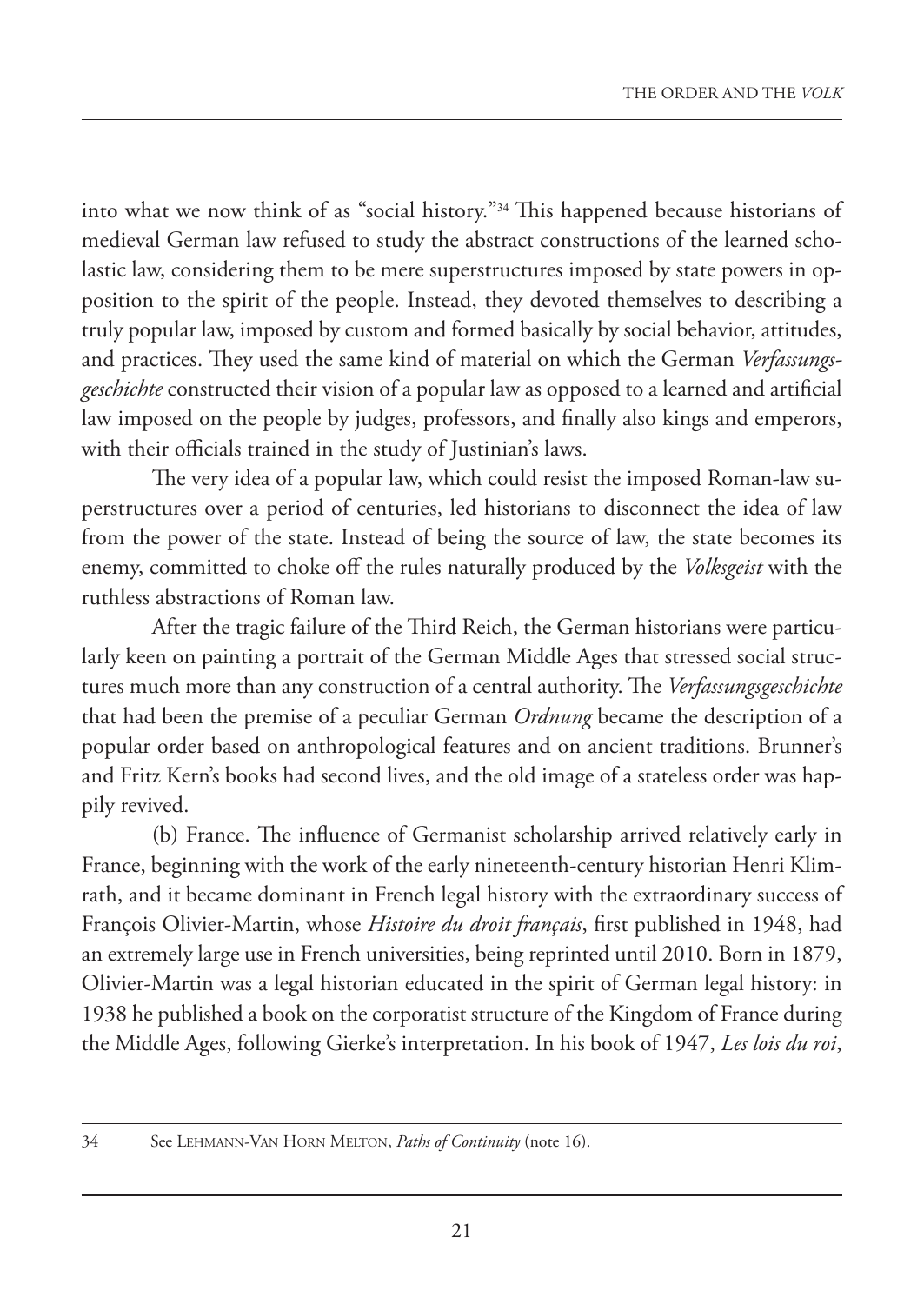he proposed a distinction between the *lois du royaume* and the *lois du roi*, meaning that there are two kinds of legislation in the French tradition: the king made the law, yet he lacked the power to alter the old preexisting legal traditions of the kingdom. According to Olivier-Martin a core set of fundamental rules, which the monarchy was bound to respect, existed. This is merely a French version of the German idea of a popular *Verfassung* that lies beyond the power of the central authorities to change.

French legal historians tended to reproduce the German division between "Romanists" and "Germanists" by emphasizing the traditional distinction between the *pays de droit écrit* and the *pays de droit coutumier*. Olivier-Martin insisted on his interpretive key, namely that the king had no power to change the private law and that his *ordonnances* would have been effective only in the areas of public administration, the law of privileges, civil and criminal procedure, and substantive criminal law.

The distinction is a French transfiguration of the German distinction between the concepts of *Verfassung* and *Konstitution*. As the core set of rules of social intercourse, deep-rooted in the self-consciousness of the people, the *Verfassung* represented the identity of a nation, whereas the *Konstitution* was an act empowering the king and government. Given this distinction, even the king could not change the identitarian rules. It is the same position that we have seen in Brunner and his predecessors. Law is an *Ordnung*, an "order," which escapes the power of the state and therefore exists without the state.

During the late 1980s and the 1990s, an influential historian of political thought gave yet again a new impulse to these old nineteenth – and early twentieth – century ideas in France. In 1988 Blandine Kriegel wrote the second book of her tetralogy on the relationship between the French state and historiography, under the title *La défaite de l'érudition*. <sup>35</sup> Recruited to the *Collège de France* by Michel Foucault, Blandine Kriegel was fascinated by the constructs of the legal historians in general and of Olivier-Martin in particular. She insisted on the despotic character of Roman law, connecting the development of modern civil liberties to the process of "relegation" of Roman law. Instrument of every despotic power, Roman law was the main

<sup>35</sup> B. KRIEGEL, *L'histoire à l'âge classique, 1, Jean Mabillion; 2, La défaite de l'érudition; 3, Les académies de l'histoire; 4, La république incertaine*, Paris 1988. Reprint Paris 1996.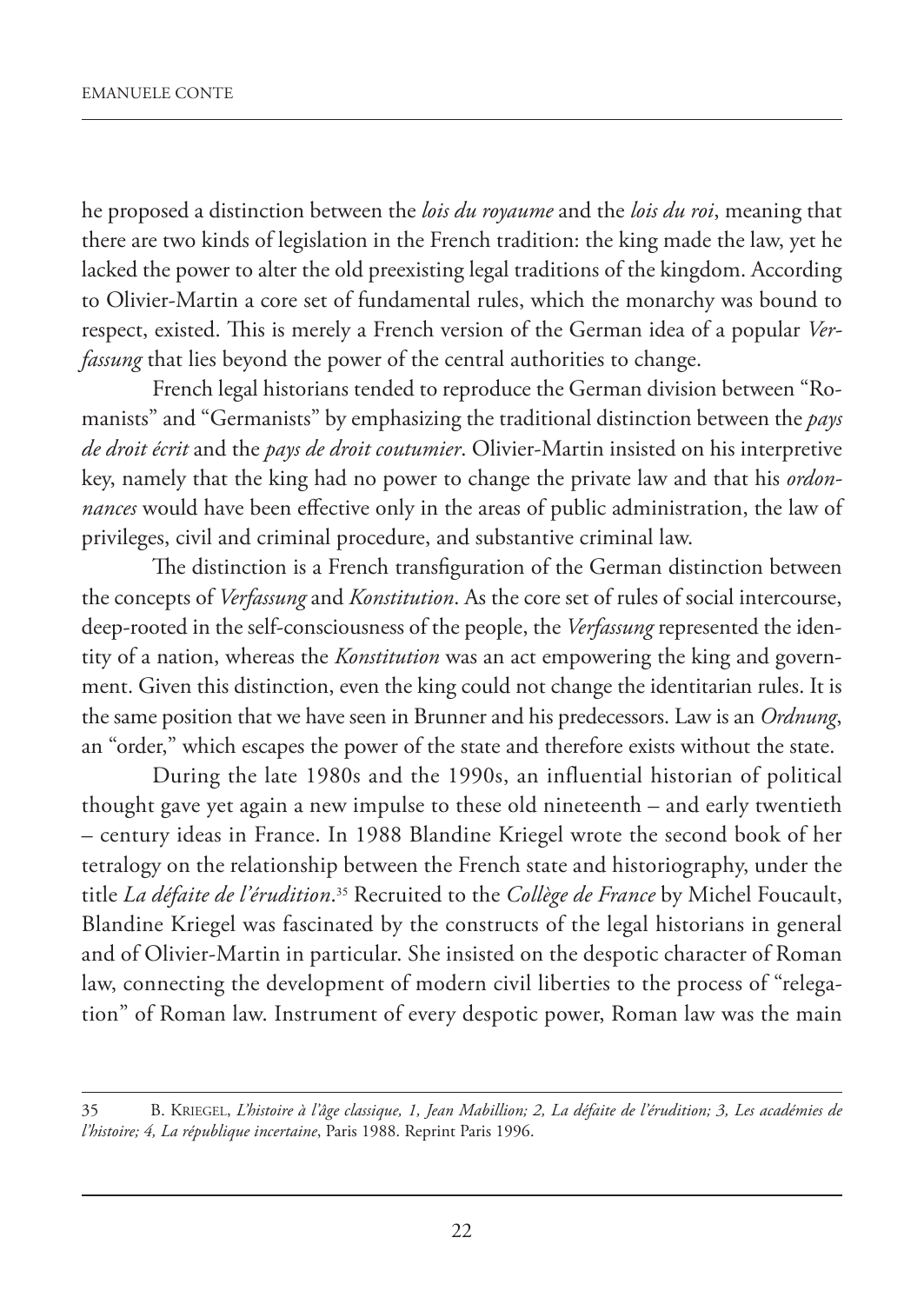obstacle to remove so as to attain a degree of real liberty and predominance of the law over state power.

The vision of Kriegel had been sharply criticized by some great French legal historians: Yan Thomas<sup>36</sup> and Jacques Krynen have taken quite a clear stance against this simplistic identification of Roman law with an oppressive system. A vision resulting from a mixture between the old fashioned vision of a French Germanist like Olivier-Martin and a simplified idea of law in history that Barret-Kriegel had taken from some old classics like Jules Michelet's *Histoire de France*. 37

Yet again, now only a few years ago, a new controversy arose in the pages of the French journal *Droits*: André Castaldo published two articles<sup>38</sup> in 2008 criticizing Jacques Krynen and Gérard Giordanengo for having stressed the importance of late medieval jurists' abstract legal constructs for the early modern construction of a national system of private law.39 The nineteenth-century idea that Roman law was an imposition of the central power over the "spirit" of a national rule of law could not accept this new way of describing the history of French law as a mixture of local practices and a legal culture that, over time, diffused abstract legal rules that the doctrine had built on the authoritative base of the Roman law sources.

Castaldo's articles have received two detailed responses, one from Yves Mausen, the other from Gérard Giordanengo. Yves Mausen's 2009 article<sup>40</sup> showed the "practical value" of the Roman-law doctrines that the Parlement of Paris used to settle the everyday disputes it had to deal with. Mausen agrees with Yan Thomas, Jacques Krynen, and Gérard Giordanengo that the old interpretive model based on the opposition between people and lawyers, or Roman law against German law, or concreteness against abstrac-

<sup>36</sup> Y. THOMAS, *L'institution civile de la cité*, Le Débat 74 (1993), pp. 21-40, note 8.

<sup>37</sup> J. KRYNEN, *L'encombrante figure du légiste: Remarques sur la fonction du droit romain dans la genèse de l'État, Le Débat* 74 (1993), p. 44.

<sup>38</sup> A. CASTALDO, *Pouvoir royal, droit savant et droit commun coutumier dans la France du Moyen Age: À propos de vues nouvelles, Droits* 46 (2007), pp. 117-158; and 47 (2008), pp. 173-247.

<sup>39</sup> J. KRYNEN, *Jus commune et 'droit commun' en France, du XIIIe au XVe siècle, Études d'histoire du droit et des idées politiques* 3 (1999), pp. 219-247; G. GIORDANENGO, *Le droit romain, droit commun de la France, Droits* 38 (2003), pp. 21-35.

<sup>40</sup> Y. MAUSEN, *A demonio merediano? Le droit savant au parlement de Paris, Droits* 48 (2009), pp. 159-177.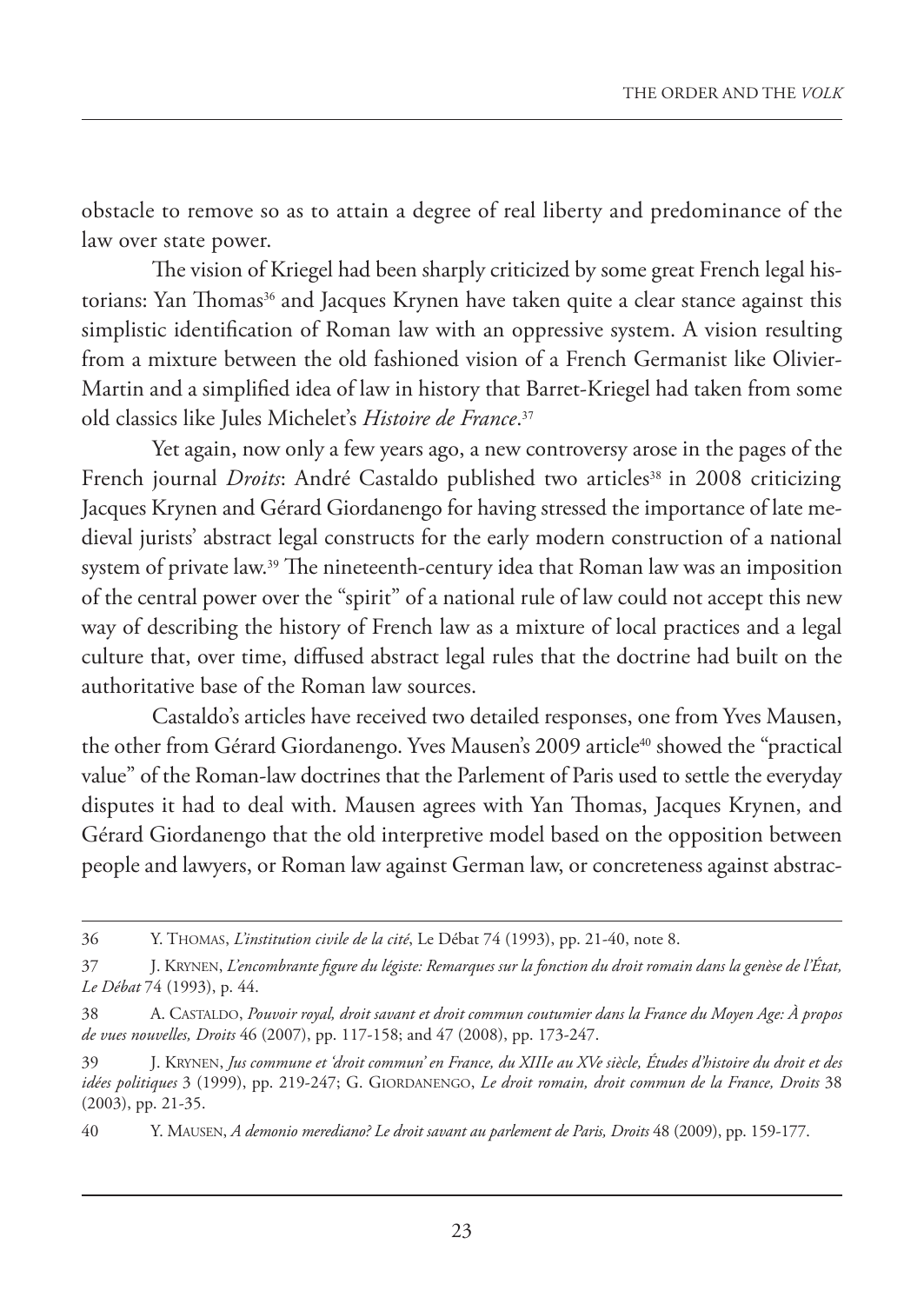tion, must be abandoned. Law is a very complex phenomenon, whose high degree of abstraction is impossible to eliminate. This does not mean that law has nothing to do with reality: on the contrary, legal abstractions are a powerful tool for settling disputes to change the balance of power in real life.

Gérard Giordanengo's response, published in a 2010 article, 41 is extremely informative. After a long and detailed demonstration of the persistence of learned law in the theory and practice of French law from the twelfth century onward, Giordanengo concludes that "the nationalism of the legal historians of the ninteenth century, which let them see in the customs the real law of France, can no longer be accepted."<sup>42</sup>

(c) Italy. The lively discussions in French scholarship have no parallel in Italy. More than fifteen years ago I tried to offer a critical point of view<sup>43</sup> about a very successful Italian monograph on medieval legal ordering,<sup>44</sup> but neither the author of the monograph nor anyone else took up the opportunity to enter into a scholarly debate.

My critical position is shared and backed up with further analysis by Peter von Moos. In his 2008 work on the concepts of "public" and "private" in medieval history and historiography,45 von Moos remarks that a number of *braune Relikte* of nineteenthand twentieth-century historiography continue to structure our understanding of medieval society. In particular, von Moos remarks that the exercise of translating some Ita-

44 P. GROSSI, *L'ordine giuridico medievale,* Roma-Bari 1995, many reimpressions. In 2006 Grossi signed two pages of introduction to the new issue of his book, reprinted without any change after 10 years from its first issue. Just to say that the discussions that followed the first edition had not changed his ideas, and particularly that (1) the Medieval law, better defined as an "order" to stress its immanence in the European people and the small impact of legislation on it, is basically different from the modern idea of law; and (2) this basic character of Medieval law does not change for eight centuries, from the  $6<sup>th</sup>$  to the  $14<sup>th</sup>$  century. In particular, the birth of legal science within the scholasticism does not change the features of the medieval legal order.

45 P. VON MOOS, *Öffentlich und Privat, Gemeinsames und Eigenes*, in: G. MELVILLE (ed.), *Gesammelte Studien zum Mittelalter*, vol. 3, 3. ed., Berlin 2007, pp. 131-132.

<sup>41</sup> G. GIORDANENGO, *Roma nobilis, orbis et domina: Réponse à un contradicteur*, Révue Historique de Droit Français et étranger, 88 (2010), pp. 91-150.

<sup>42</sup> G. GIORDANENGO (note 41), p. 150.

<sup>43</sup> E. CONTE, *Droit Médiéval. Un débat historiographique italien, in Annales. Economie, Sciences Sociales*, 57 (2002), pp. 1593-1613 (tr. it. *Storicità del diritto. Nuovo e vecchio nella storiografia giuridica attuale*, in Storica 22, 2002, pp. 135-162). More on the topics in: E. CONTE, *L'état au Moyen Âge*, in: P. BONIN - P. BRUNET - S. KERNEIS (eds.), *Formes et doctrines de l'État. Dialogue entre histoire du droit et théorie du droit*, Paris 2018, pp. 123-136.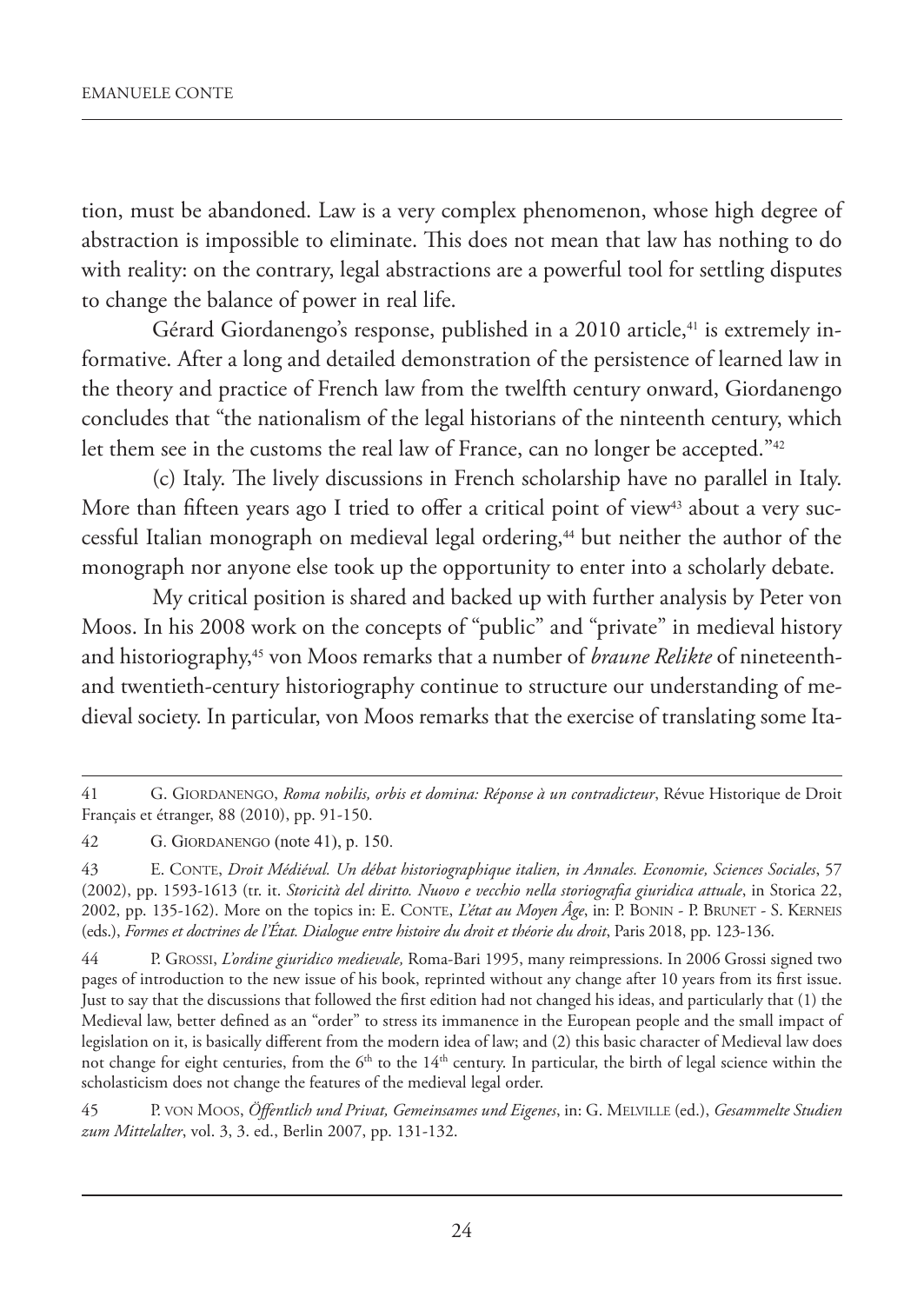lian historiographical constructs into German evokes frightening slogans of the 1930s.<sup>46</sup>

The lack of discussion among the specialized legal-historians has allowed, in Italy, a rather simplistic use of historical arguments in some pretty lively legal debates.<sup>47</sup>

#### *6. Conclusions*

We could easily go on with other examples of the enduring fortune of a historiographical model that arose in a particular historical situation as a reaction to the liberal state, to the triumph of rational legislation, and to the distinctions between private rights and public legislation and between private and public law. The exponents of the conservative wing of the German historical school have lined up against the exaggerated individualism of capitalist society, clamoring for more social sensitivity in the legal system. Their target was the dichotomy between the state and the individual; their desired reform was a more scattered distribution of public power among many corporate bodies, whose autonomy could provide a legal order that would answer the real needs of the society instead of affirming an abstract project of private, individualist rights. It is the conservative answer to the same tensions that gave birth to socialism and communism. But whereas Marxist social doctrines proposed an evolution through capitalism toward the rising sun of a socialist state and a socialist international network, the conservative social doctrines of Gierke were strongly tied to a nationalist feeling. It was an essential precedent for the Nazi theories,<sup>48</sup> as it was certainly for the historiographical stream of *Verfassungsgeschichte*.

The model of the popular origin of medieval law erases much of the complexity of medieval law. The model's defenders treat the doctrinal literature of medieval Roman

<sup>46</sup> P. VON MOOS (note 45) 198 and note 194, quotes the expression "*sangue, terra, durata*" used by Grossi, whose German translation evokes the expression *Blut und Boden*.

<sup>47</sup> Some remarks on the discussion on the commons in: E. CONTE, *L'État au Moyen Âge* (note 43).

<sup>48</sup> See M. STOLLEIS, *Die Rechtsgeschichte im Nationalsozialismus: Umrisse eines wissenschaftsgeschichtlichen Themas, in Recht im Unrecht: Studien zur Rechtsgeschichte des Nationalsozialismus*, Frankfurt am Main 1994, p. 64, note 28. Gierke was very much appreciated by Nazi legal theorists after 1933. See, *e.g.*, R. HÖHN, *Otto von Gierkes Staatslehre und unsere Zeit: Zugleich eine Auseinandersetzung mit dem Rechtssystem des 19. Jahrhunderts*, Hamburg: Hanseatische Verlagsanstalt 1936, which evokes a byword current among scholars immediately after the Nazi rise to power: "*Zurück an Gierke!*".